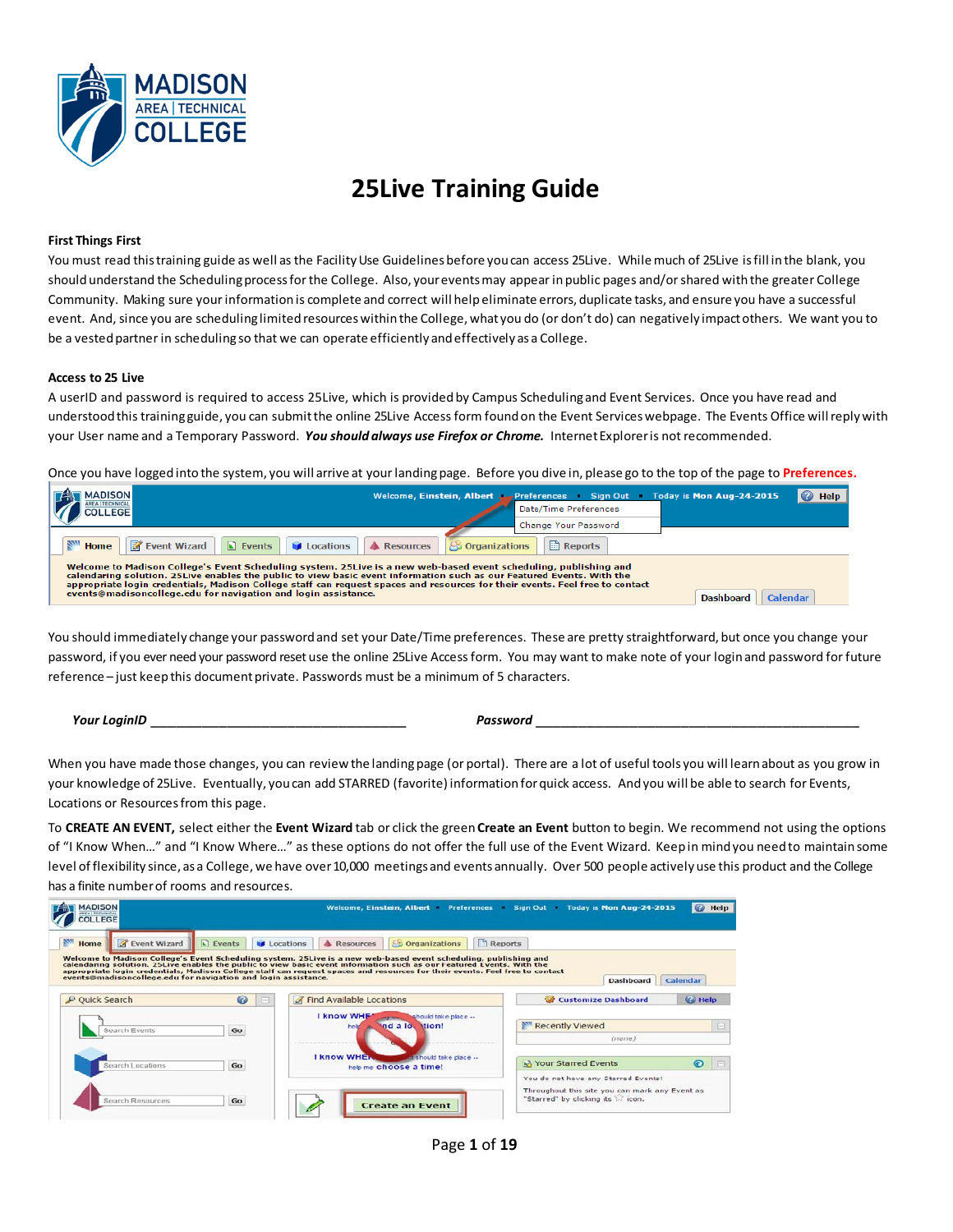Once you beginthe Event Wizard, please take note of three things: There is a HelpBox at the top of each page which will provide youwith25Live Tips and informationabout the fields. Second, on the right side there are instructions relatedto each field. Last, in the lefthand column you will see a progress barshowingyou all of the informationyou have enteror have yetto complete on this page.

| ັ<br>. ا ن                                                                                                      | ,                                              |                            | - - - -<br><b>1. O</b>                                                                                                                  |
|-----------------------------------------------------------------------------------------------------------------|------------------------------------------------|----------------------------|-----------------------------------------------------------------------------------------------------------------------------------------|
| MADISON<br>COLLEGE                                                                                              |                                                |                            | Wekome, Einstein, Albert Preferences Sign Out Today is Mon Aug-24-2015 ? Help                                                           |
| <b>NWI</b> Home<br><b>Z</b> Event Wizard<br>$\boxed{\phantom{a}}$ Events<br><b>Ing</b> Locations<br>A Resources | Reports<br><b>S</b> Organizations              |                            |                                                                                                                                         |
| Untitled #2 New Event                                                                                           |                                                |                            |                                                                                                                                         |
| <b>Event Name</b><br>Event Title                                                                                | Start by entering the basic event information. |                            | 0<br>日<br>$\overline{\mathbf{x}}$<br>Ġ<br>⊕                                                                                             |
| vent Type                                                                                                       | <b>Event Name</b>                              |                            |                                                                                                                                         |
| Imary Organization for this Event<br>Additional Organizations                                                   | This field is required.                        |                            | Use a short name to <b>accurately</b><br><i>identify</i> your event                                                                     |
|                                                                                                                 | <b>Event Title</b>                             |                            | - These may appear on Campus<br>Monitors and the College Website<br>- Avoid acronyms when possible and<br>do not submit truncated names |
|                                                                                                                 | <b>Event Type</b>                              |                            | Double check spelling.<br>capitalization and punctuation                                                                                |
|                                                                                                                 | Search for an Event Type                       | v *                        |                                                                                                                                         |
|                                                                                                                 | <b>Primary Organization for this Event</b>     |                            |                                                                                                                                         |
|                                                                                                                 | Search for an Organization                     | <b>v</b> 米                 |                                                                                                                                         |
|                                                                                                                 | <b>Additional Organizations</b>                |                            |                                                                                                                                         |
|                                                                                                                 | Search for Additional Organizations            |                            |                                                                                                                                         |
|                                                                                                                 |                                                |                            |                                                                                                                                         |
|                                                                                                                 | $\triangleleft$ Back                           | Next $\blacktriangleright$ |                                                                                                                                         |
|                                                                                                                 | <b>同</b> Save<br><b>EX Cancel</b>              |                            |                                                                                                                                         |
|                                                                                                                 |                                                |                            |                                                                                                                                         |

#### Event Name: Required.

This field is limited to 40 characters. Double check your spelling and grammar.

When naming events users should remember that 25Live is a web-based scheduling and calendar system and is viewable by anyone who may be visiting the Madison College website. We ask that users name events in a way that is understandable to others. Avoid acronyms, nicknames, personal names, and wordslike "Meeting"or "Session." An example of a good event name is *Campus Community Team Meeting*. An example of an event name that is not acceptable is *Team Meeting*. **NOTE**: You will have an option to not display your event on the public calendar later in the creation of your event.

#### Event Title:Not Required

This field is limited to 120 characters. Double check your spelling and grammar.

Use thisfieldif youneed additionalspace (characters) to describe the event. The event title will be published to the Madison College calendar. If an *Event Title* is not populated, the *Event Name* will be published to the public website. Again, avoid acronyms, nicknames, personal names, and words like "Meeting" or "Session."

#### Event Type: Required

Pick one type that best reflects your event purpose. Some types trigger public calendar display or other notifications in the system. See the Event Types definitions in Appendix A of this training guide. Once your event has been submitted, this field cannot be edited.

#### Primary Organizationfor this Event: Required

What organizationis responsible forthis event? It is bestto search for your organization. You can **STAR** your organizationand it will always populate the field. You can selecta differentorganizationif needed, butidentifyingyourfavoriteswillmake itfasterto complete in the future.

#### AdditionalOrganization:Not Required

If you are co-sponsoring or partnering with another organization to host this event, then add their information here. This helps us to make contact with all parties associated with the event in case we have additional questions or concerns.

CLICK NEXT TO CONTINUE ON THIS AND EVERY PAGE. All required fields must be entered before the NEXT button is enabled. - Do **NOT** click Save until the end.

#### ExpectedHead Count: Required

This helps determine the size of room to assign for your event. Using rooms beyondcapacity is uncomfortable for your guests and may violate fire code the College is obligated to adhere to.

#### Event Description: Not Required

If you have more information you wish to publish on the College calendar, you can enter that information here. It isHTML (web) enabled so you can include linksto otherinformationor registrationsites. From the College Calendar, guests can clickon the Event Title to drill downto this description.

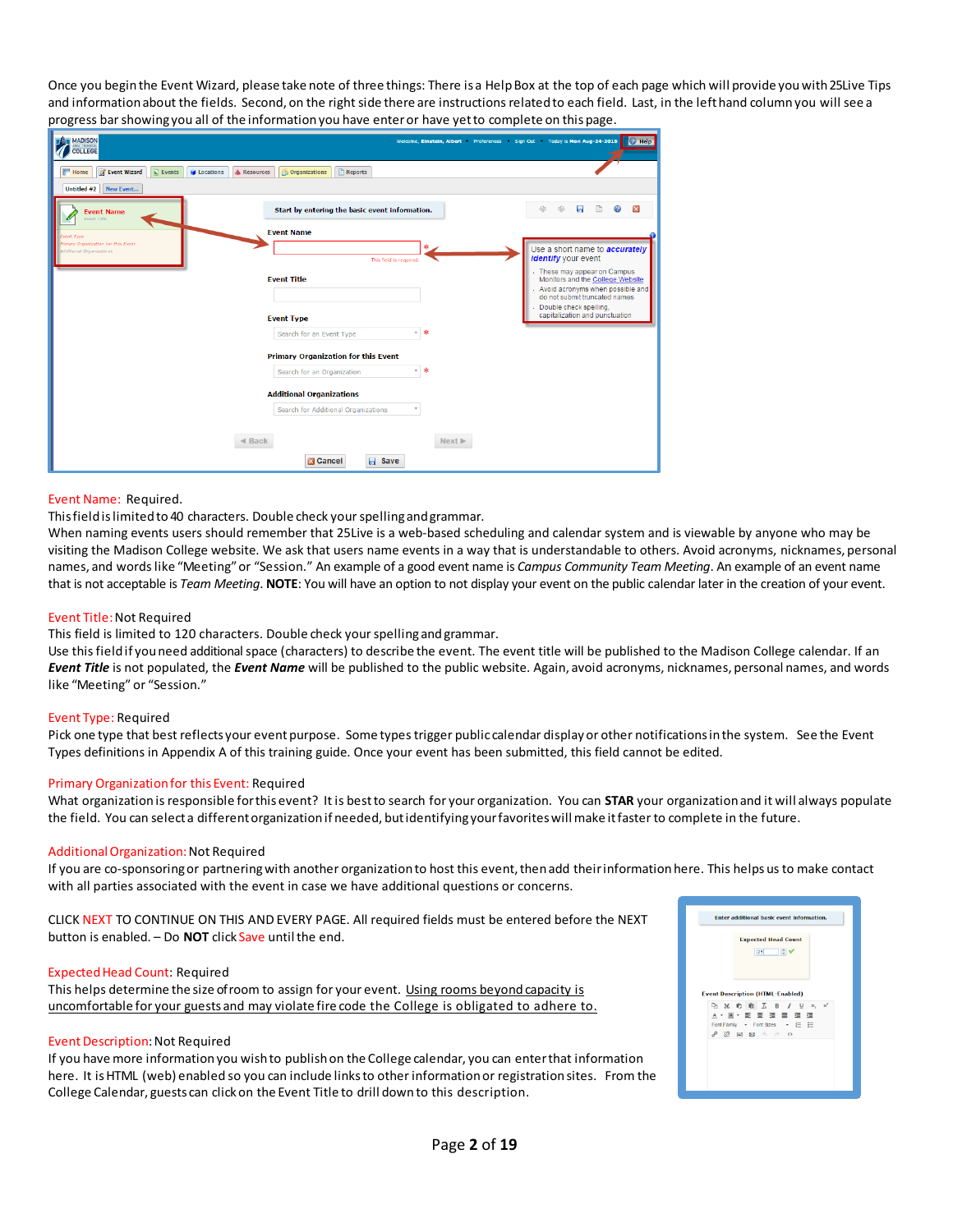

#### Repeating Events: Required

þ

Tell 25Live if you have a ONE TIME event or if your Event repeats more than once.

**NOTE: ALL REPEATING EVENTS MUST HAVE THE SAME TIMES. If you have different meeting times**  for a repeating event, you will need to create a new event for each meeting with a different time.

Example: 10/15, 10/22 start at 10 am and end at 2 pm and can be on the same request. But 10/29 starts at 2 pm and ends at 4 pm, so that needsto be a separate request.

#### Event Date and Time: Required

Enter the first date of your event and the actual time your event begins and ends.

**IMPORTANT**: The start and end date should be the same date. If your event is several days, you must use the Repeating Date option.

**IMPORTANT**: Event requests must be contained to a calendar year. Do not create events that span the New Year, use a separate request for a new year. **IMPORTANT**: If you are using a classroom, you must enter a post-event time of 10 minutes to allow students to enter the classroom 10 minutes before their class begins. We cannot delay the start of classes due to meetings.

- Pre-Event Time and Post-Event Time is time allowed for the event organizers to prepare for the event.
- Setup and Takedown Time is time used by the Events Office staff to prepare the physical space for your event, if needed, such as moving furniture and setting up catering. You should ALWAYS allow at least 10 minutes for set up unless you plan

| Tell us WHEN this event takes place.                                                                                                                                                                                                                                                                                                                                           | П<br>×<br>⊕                                                                                                                                                                                                                                                               |
|--------------------------------------------------------------------------------------------------------------------------------------------------------------------------------------------------------------------------------------------------------------------------------------------------------------------------------------------------------------------------------|---------------------------------------------------------------------------------------------------------------------------------------------------------------------------------------------------------------------------------------------------------------------------|
| Select the dates and times of first occurrence of the actual event.<br>Subsequent occurrence dates will be entered on the next page.<br>Setup, takedown, pre- or post-event times can be specified below.<br><b>Event Start:</b><br>Tue Aug-25-2015<br>$7:00$ pm                                                                                                               | <b>Date Restrictions</b><br>Events occurrences that you create are restricted to:<br>• At least 1 day from today<br>. No more than 360 days from today                                                                                                                    |
| <b>Event End:</b> Tue Aug-25-2015<br>$8:00$ pm<br>The first occurrence begins and ends on the same day.                                                                                                                                                                                                                                                                        | <b>Event Duration:</b><br>1 Hour                                                                                                                                                                                                                                          |
| Does this event require<br>$\bullet$ Yes<br>$\odot$ No<br><b>Setup or Pre-Event time?</b><br>$\stackrel{\scriptscriptstyle \triangle}{\phantom{}_{\sim}}$ Days<br>Setup:<br>$\stackrel{\scriptscriptstyle +}{\scriptscriptstyle -}$ Hours<br><b>≜ Minutes</b><br>$\triangle$ Days<br>$\triangleq$ Hours<br><b>≜ Minutes</b><br><b>Pre-Event:</b><br>Reservation Start: 7:00 pm | **Important**<br>• Start and End times are published<br>in all postings<br>• Use Pre and Post Fyent times if<br>YOU need time before and after the<br>actual event<br>• Setup and Takedown times are<br>entered by the Events Office if<br>required to support your event |
| Does this event require<br>$\bullet$ Yes<br><b>No</b><br><b>Post-Event or Takedown time?</b><br>Hours<br><b>≜ Minutes</b><br>Post-Event:<br>$\triangle$ Days<br>$\triangleq$ Days<br>$\stackrel{\scriptscriptstyle +}{\scriptscriptstyle +\! -}$ Hours<br><b>Takedown:</b><br>Minutes                                                                                          | • IF YOU don't provide adequate<br>setup instructions, we may not<br>provide support<br>• If your event has a daily, weekly,<br>monthly repeat, you will enter those<br>dates on the next page                                                                            |

to take the room AS IS. If you don't include a set up time, the Events Office may impose one based on your set up instructions. Use your best guess of setup and takedown times. The Events Office staff will evaluate your event and may adjust these times accordingly, which may impact room availability. The goal is to make sure the room(s) is reserved with enough time to complete all tasks related to your event.



#### RepeatingEvents-How Does Event Repeat**:** Required

If you selectedthe repeating Event option, you will arrive at this page afterthe initial date and time has beenentered. 25Live offers you several options for repeating events, daily,weekly, monthly or Ad Hoc. Ad Hoc allows you to enter dates that do not match any standard pattern.

For any repeating event you can create notes to communicate what each date is usedfor. **Again, the most important part of repeating eventsisthat they all have the same begin and end times.**

|                   | <b>Daily Repeats</b>                     | ▼                                                                                                  |
|-------------------|------------------------------------------|----------------------------------------------------------------------------------------------------|
|                   | day<br>▼                                 |                                                                                                    |
|                   |                                          |                                                                                                    |
| <b>Ends after</b> | $1 \nightharpoonup$<br><b>iterations</b> |                                                                                                    |
|                   | <b>Occurrence List</b>                   |                                                                                                    |
| Date              | Comments                                 | Status                                                                                             |
| Mon Aug-31-2015   | Workshop 1                               | Active                                                                                             |
| Tue Sep-01-2015   | Workshop <sub>2</sub>                    | Active                                                                                             |
|                   |                                          | <b>Describe how this event REPEATS.</b><br><b>Repeats every</b><br>Repeats through Tue Sep-01-2015 |

### Event Locations**:** Required

You can findLocations ina couple of differentways, and then as always, when you find rooms you like to use, **STAR** them to add them asfavorites forfaster access. If you know a room number, select **Search by Location** to see if it is available. Use ALL room Letters and Numbers(i.e., B3243) as database searches are very specific.

If you needto do a broadersearch, we suggest you use *Advanced Search* and selectthe featuresoption to pick the type of room you want. As a customer, you have a responsibility to familiarize yourself with our definitions of room types, which can be found on both the Event Services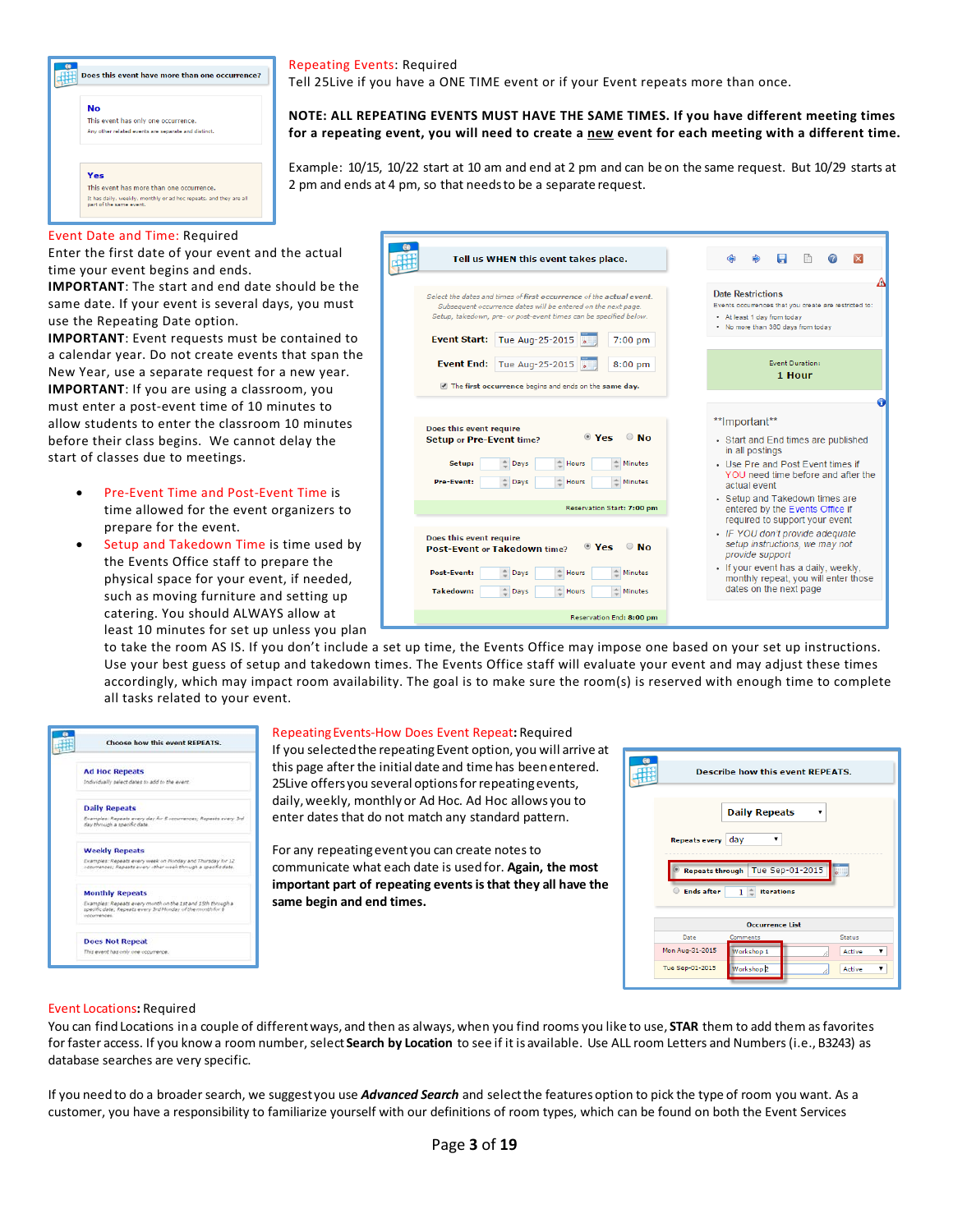webpage as well as in Appendix C of this document. It is recommended that you narrow your search, if possible, by selecting a campus. Campus selections are part of the Categories field. To begin your search, simply click on the text box field for the Features and Categories and select from the list of items. You may select multiple items for your search.

| Find and select EVENT LOCATIONS.                                                                                                                   |                                                   |
|----------------------------------------------------------------------------------------------------------------------------------------------------|---------------------------------------------------|
| * You must select at least one location.                                                                                                           |                                                   |
| Your Starred Locations                                                                                                                             |                                                   |
| P Search by Location Name                                                                                                                          |                                                   |
| <b>Saved Searches</b>                                                                                                                              |                                                   |
|                                                                                                                                                    | <b>Advanced Search</b>                            |
|                                                                                                                                                    | Active Learning Level 1 X                         |
| Active Learning Level 2 X Lecture Level 1 X<br>Place your cursor on the text box<br>field to bring up a list of items to<br>ALL ANT<br>select from |                                                   |
| <b>Categories:</b>                                                                                                                                 | Campus - Truax X                                  |
|                                                                                                                                                    | Campus - Downtown                                 |
| Layouts:                                                                                                                                           | Campus - Fort Atkinson                            |
|                                                                                                                                                    | Campus - Health                                   |
| <b>Capacity:</b>                                                                                                                                   | Campus - Ingenuity                                |
|                                                                                                                                                    | Π<br>Campus - McAllen                             |
|                                                                                                                                                    | Campus - Portage                                  |
|                                                                                                                                                    | Campus - Protective Services                      |
|                                                                                                                                                    |                                                   |
| have no time conflicts                                                                                                                             | Show only my authorized locations that<br>Refresh |
| Enforce head count                                                                                                                                 |                                                   |
|                                                                                                                                                    |                                                   |

Once you have your features / categories selected, use the **ANY** button to bring up your results.

**IMPORTANT**: Using the ALL button requires the system to search for a room that meets ALL the selected requirements. Since our rooms only have one type assigned to them, you may end of with zero results. Therefore, use the ANY button for this search.

**IMPORTANT**: It is best not to use the Layout criteria as this will limit your search results. Layouts can be discussed using the notes section later in the form.

**NOTE**: Hover the cursor over one of the results from your search to view any image of the room that might be available.

We preferyou keep the "Enforce head count" box checked – that way you will only get rooms that can accommodate the expectedhead count you enteredearlier. This will return fewer, but more appropriate sized spaces and ensure you won't exceed fire code capacity.

**Selected Locations:** A Green Check Mark indicates that the room is available. Select it so that it populates in the right hand column. This tells the system that you are ready to go

to the next page. A Red Triangle indicates that the space is not available. You can see the conflicting event by hovering the cursor over the red triangle as shown in the image to the right.

| c2451                                                              |           | <b>First hover over</b><br>the red triangle |
|--------------------------------------------------------------------|-----------|---------------------------------------------|
| <b>TRUAX C2451</b>                                                 |           |                                             |
| <b>Occurrence</b>                                                  | Conflicts |                                             |
| 2015-10-15                                                         |           | Then gently slide                           |
| 2015-10-16                                                         |           | cursor over the green                       |
| 890 20890201 0001 32773 1164<br>Thu Oct-15-2015, 2:00 pm - 2:50 pm |           | conflict box.                               |

If you have trouble finding one consistent room for a repeating event, you can select multiple Locations, even if there are conflicts with a day (red Triangle). In the example for room C2451, there is a conflict with only one date, October 15. The other date, October 16, is available for your event. If you find that you must use two different rooms for your event, you can select multiple rooms, including the room that has conflicts, in this case C2451. Granted, it is better to have one room for all dates, but this provides you with options when the ideal situation is impossible. Out of respect for all of our customers, we do not bump other events as a general rule.

Once you select the location option that has a conflict and it appears in the right hand column, click on the link of **View and Modify Occurrences** to bring up the list of occurrences for your event (see image below).

- Remove the check from the Assign column on the date that has the conflict, in this example that date is October 15
- Keep the check from the Assign column on the date that does not conflict, in this example that date is October 16
- **Layout**: select a different layout if desired; all CLASSROOMS have only one layout, which is As Is. This means rearranging of the furniture is the responsibility of the organizer. If furniture is rearranged it must be restored to the original layout immediately after the event. Layouts are also tied to capacity so if you change the layout, the capacity of the room may also change.
- **Setup Instructions**: Add any additional room setup instructions for the Event Office staff to consider
- Click on Save Changes
- The Red Triangle shown next to the location will change to a Green Check
- Search for another location for the October 15 date and add it to the right hand column. Again, click on the **View and Modify Occurrences** link to enter layout and setup instructions, if needed.

IMPORTANT: Selecting the room does not guarantee that exact room will be confirmed. All requests are submitted as a preference to be approved by Event Services. Under rare and special circumstances requests may pre-date yours and the room could be assigned to someone **else – but not yet entered into 25Live – this is a rare situation.**

**NOTE: We do NOT bump other events as a general rule.**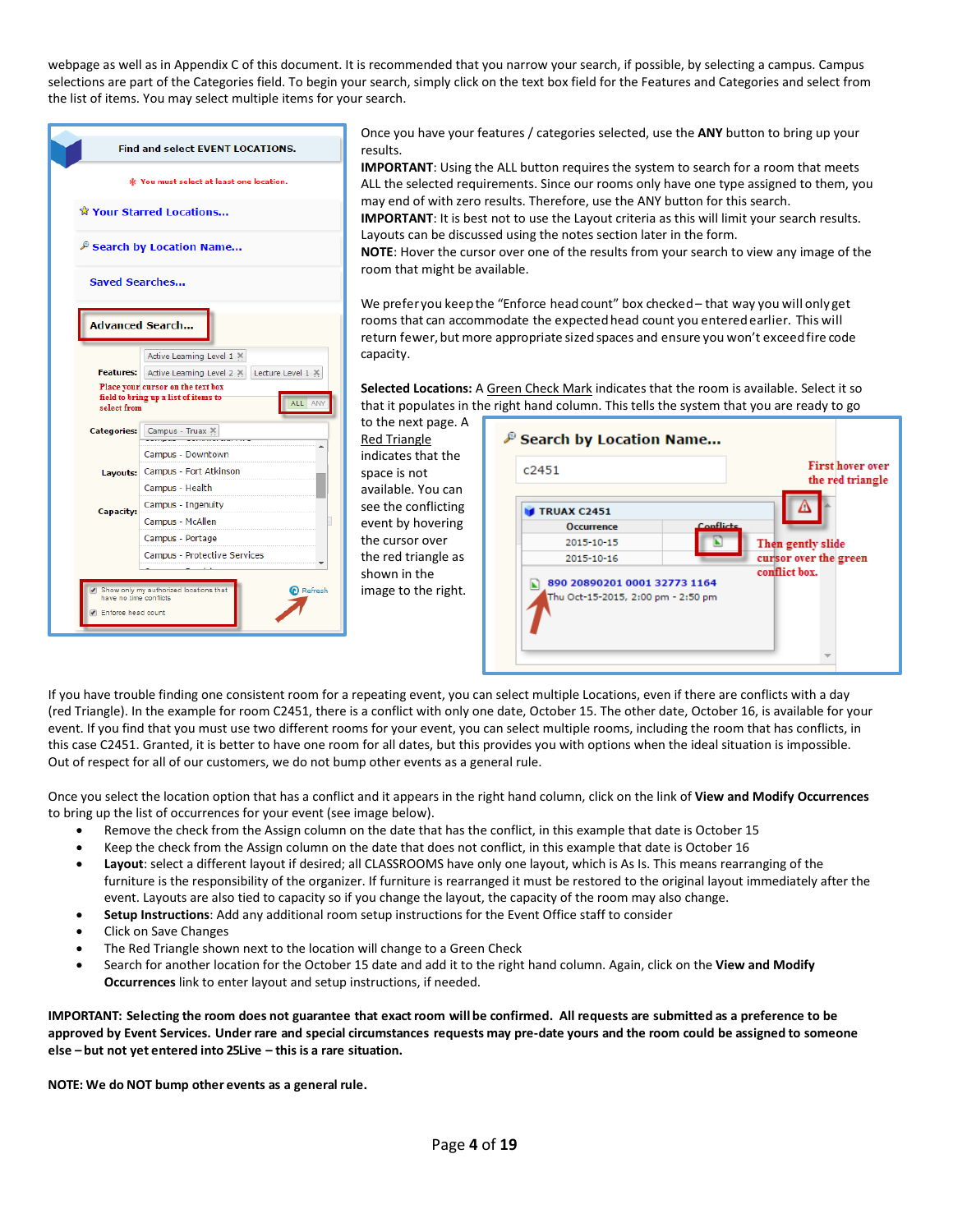

#### Resources: Not Required

You do not need to request the equipment normally in the selected location. Use this page to request moveable equipment and furniture, conference phones,foldingchairs, foldingtables, portable sound equipment, etc. Each resource will have a finite quantity and once all of those are assigned, you



will not be able to requestthat equipment. Also, some equipment is site specific, therefore do NOT select Conference Phone – Downtown for your Truax event. We do not remove those resources from theirlocation. Double click the resource to selectit for your event.

Similar to the Locations setup, once you have selectedthe resource, you can click **Viewand Modify Occurrences** to increase the quantity or add set up instructionsforthat specific resource. For example, if you have several rooms assignedto our event, you may want to include Setup Instructionsas to which room you needthe conference phone. Or, if you only needthe phone on Friday, Unassign the Conference phone for Thursday so itis available to others.

**NOTE**: If you do not see a resources listed, use the NOTES section later in this form to let the Events Office staff no about your needs.

#### Event Custom Attributes: Not Required

Certain EventTypes have custom attributes or a listof questionsthat pertainto that Event Type. These are general questionsthat will helpframe the eventneeds. Fill inonly what matches the needsof your event. If the question doesnot apply, leave the fieldblank.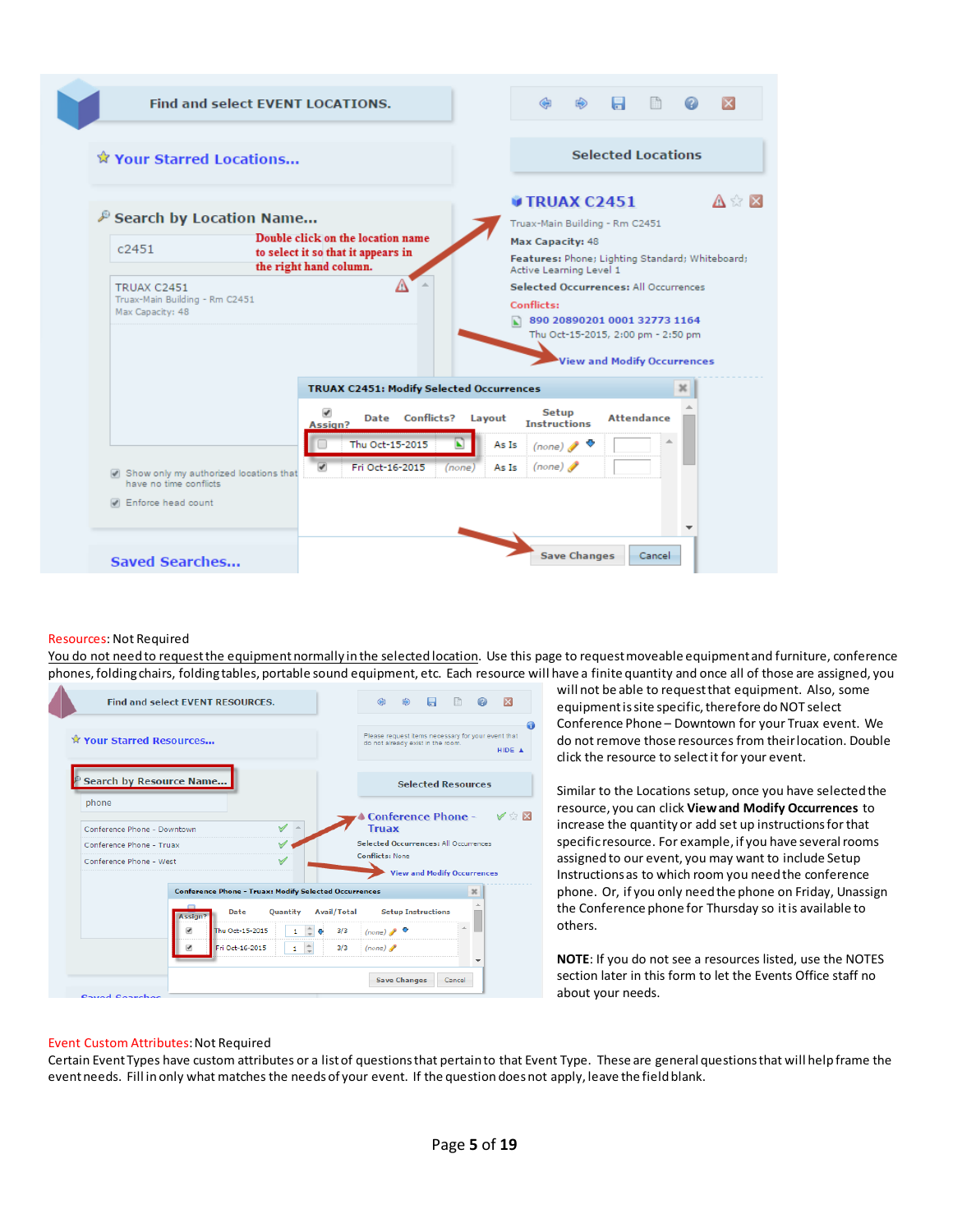| Select CONTACTS for this event. |                                                          | 一 面<br>$\Box$<br>$\circ$<br>$\overline{\mathbf{x}}$         |
|---------------------------------|----------------------------------------------------------|-------------------------------------------------------------|
| Scheduler                       |                                                          |                                                             |
| d Einstein, Albert              | $\mathbf{x}$<br>$\cdot$                                  | Who is in charge on the day of<br>the event or who will be  |
|                                 | <b>Events Test Subject</b><br>dheiser@madisoncollege.edu | coordinating the final details                              |
| <b>Requestor</b>                |                                                          | · Scheduler is the contact listed on<br>the Campus Calendar |
| Einstein, Albert<br>as.         | $\mathcal{H}$<br>٠                                       | · Requestor is who is entering event                        |
|                                 | <b>Events Test Subject</b><br>iser@madisoncollege.edu    |                                                             |

#### Contacts: Required

As a College, we have many people who schedule events on behalf of others. The **Scheduler** isthe person who is in charge of the meeting. The **Requestor**isthe person who is puttingin the information. These can be the same person as long as you are filling both roles.

#### Event Categories: Required

Under categories, select the **Campus** where your event will be held. You may also select **Do Not Display** if you do not want your event to display on the web. If your event is for internal employees, such as a team meeting, we ask that, in addition to the campus selection, you also select Do Not Display.

| Select REQUIREMENTS for this event.                                                         |  |  |
|---------------------------------------------------------------------------------------------|--|--|
| $\blacksquare$ *I acknowledge that additional requirements are<br>not needed for this event |  |  |
| Comments:                                                                                   |  |  |
| <b>Ouantity:</b>                                                                            |  |  |
| Catering - visit matc.catertrax.com to request<br>catering<br>Comments:                     |  |  |
| Quantity:                                                                                   |  |  |
| Parking Permits - click to notify our Security<br>office, include number of permits         |  |  |
| Comments:                                                                                   |  |  |
| Ouantity:                                                                                   |  |  |

#### Requirements:Required

Requirements are similarto Attributes, howeverthey generally apply to ALL events. The purpose isto inform other service providers of your needs (i.e., Parking, Catering, or even Event Services). The same guidelines apply, if youneedany of the services listed, answer the question as completely as possible.

| Select CATEGORIES for this event.        |  |  |
|------------------------------------------|--|--|
| * You must select at least one Category. |  |  |
| Commercial Avenue                        |  |  |
| Do Not Display on Web Calendars<br>□     |  |  |
| Downtown                                 |  |  |
| For the Community                        |  |  |
| Fort Atkinson                            |  |  |
| □<br>Portage                             |  |  |
| Reedsburg                                |  |  |
| South<br>□                               |  |  |
| Truax                                    |  |  |
| Watertown                                |  |  |
| West                                     |  |  |

Please provide any additional requirements here that have not been addressed yet. Good information helps us plan resources, staffingand communicate to other functional areas of the College regardingyour event. This is especially critical for weekend events.

#### Comments:Not Required

Here you can send us notes about your eventin case there is additional informationwhich has not already been captured. Be as specific as possible. Good examples might be "I didn't see Web Cam listed as a resource and I need one" or "I'm working with an outside vendor and awaiting their response on items, should have additional info by Oct. 1." Examples that would not be specific are "More info to come" or "Need sound."

#### Affirmation: Required

When you have reached this page, you are ready to **Save** your event. **BUT, BEFORE YOU DO**, please reviewall of the informationin the Left hand column to be sure every required fieldhasbeencompletedand the information(**especially the time and date**) is correct. This quick double check can help save a lot of time and avoid publishing incorrect information.

When you click SAVE your request will be submitted to Event Services.

### **IMPORTANT: THIS DOES NOT CONFIRM YOUR EVENT, ONLY THAT IT HAS BEEN SUBMITTED FOR FINAL APPROVAL.**

#### Next Steps:

- Events staff reviews request. If follow up questions are needed, Events staff will use 25Live to send email to the organizer
- Events staff approves locations and resources and sends confirmation email to organizer along with a PDF attachment of the event details
- Organizer can use 25Live to view details of the confirmed event, email details to other people, and add event to an online calendar. **NOTE**: We advise **against** PRINT CONFIRMATION, CREATE TO DO or EMAIL options until the event has been confirmed by Events staff. Prior to that you have only requested space and resources for your event. They still must be approved.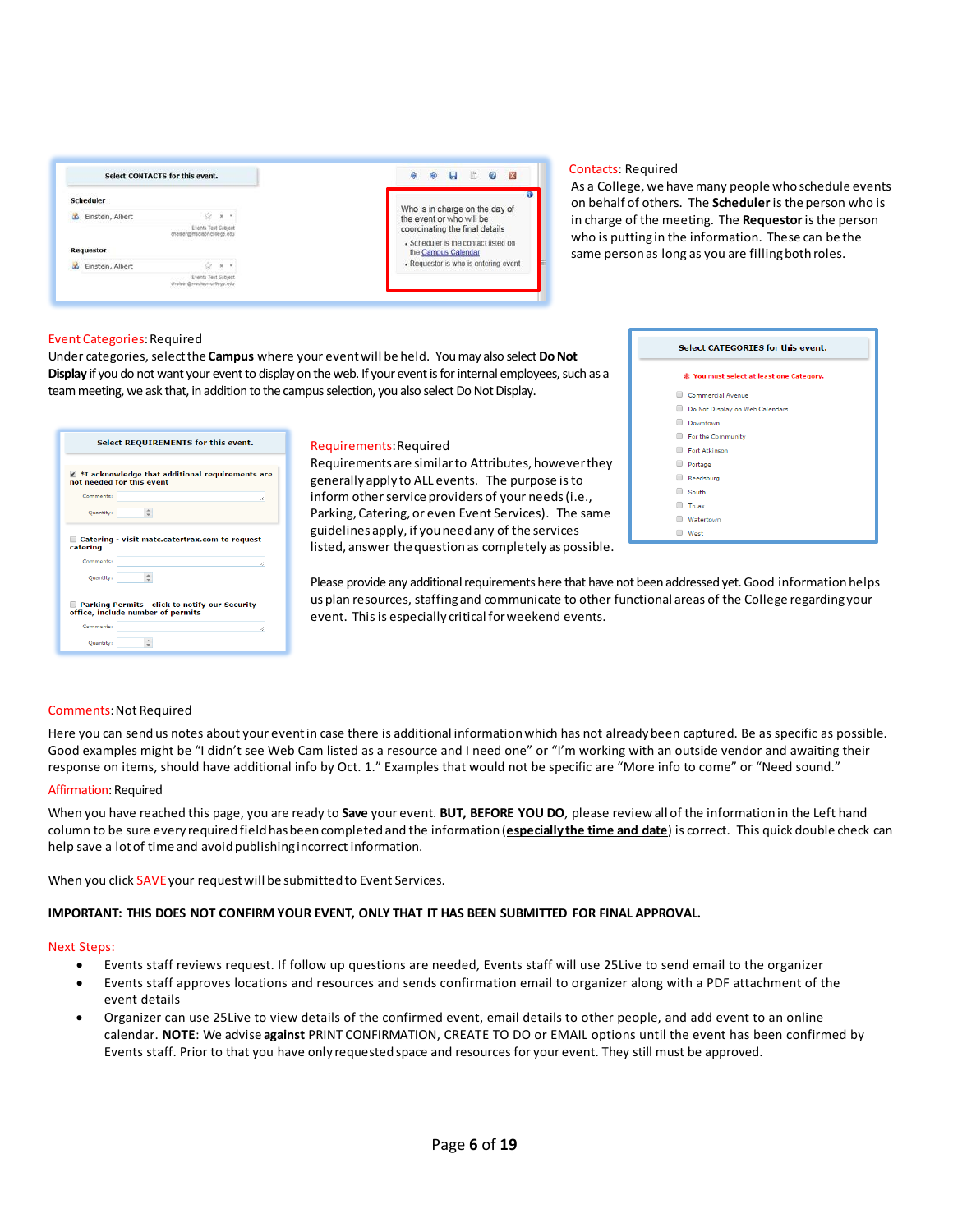Afteryou hit SAVE, you willreturnto the event detail page and acknowledgementthat the eventhas been**Successfully Saved**. There are a few optionson thispage.

- **COPY** the eventif you needto add repeatingdates withdifferenttimes. Thiswill copy all of the pertinentinformationand opena new Event Wizard. You can simply make the necessary changes without re-entering the same data.
- **EDIT** the event. You may edit your event up until Event Services reviews the event. Once Event Services reviews and confirms your event, they then take ownership of the event and any changes must be done by their staff via 25Live.
- **VIEW DETAILS**: This brings up details of the event in a new tab. If you ever want to view details of the event at a later time you may do so from your Homepage > Your Events section or you may navigate to the Events tab and type in the name of the event in the keyword search and click on go.



The Events Office will process your request. We will double check the details and make sure your request follows all College Guidelines. If there are items missing or incomplete details, we may downgrade your request to a DRAFT, which may mean you lose the room you requested. You will actually help determine the speed at which we can respond to your request. The more complete information you provide, the faster we will e able to respond. Our goal is to provide a confirmation within 48 hours, although there are peak times at the beginning and end of each semester when our response time may be longer.

We value your input. Feel free to contact **Event Services** with any feedback for improvement.

Thank you!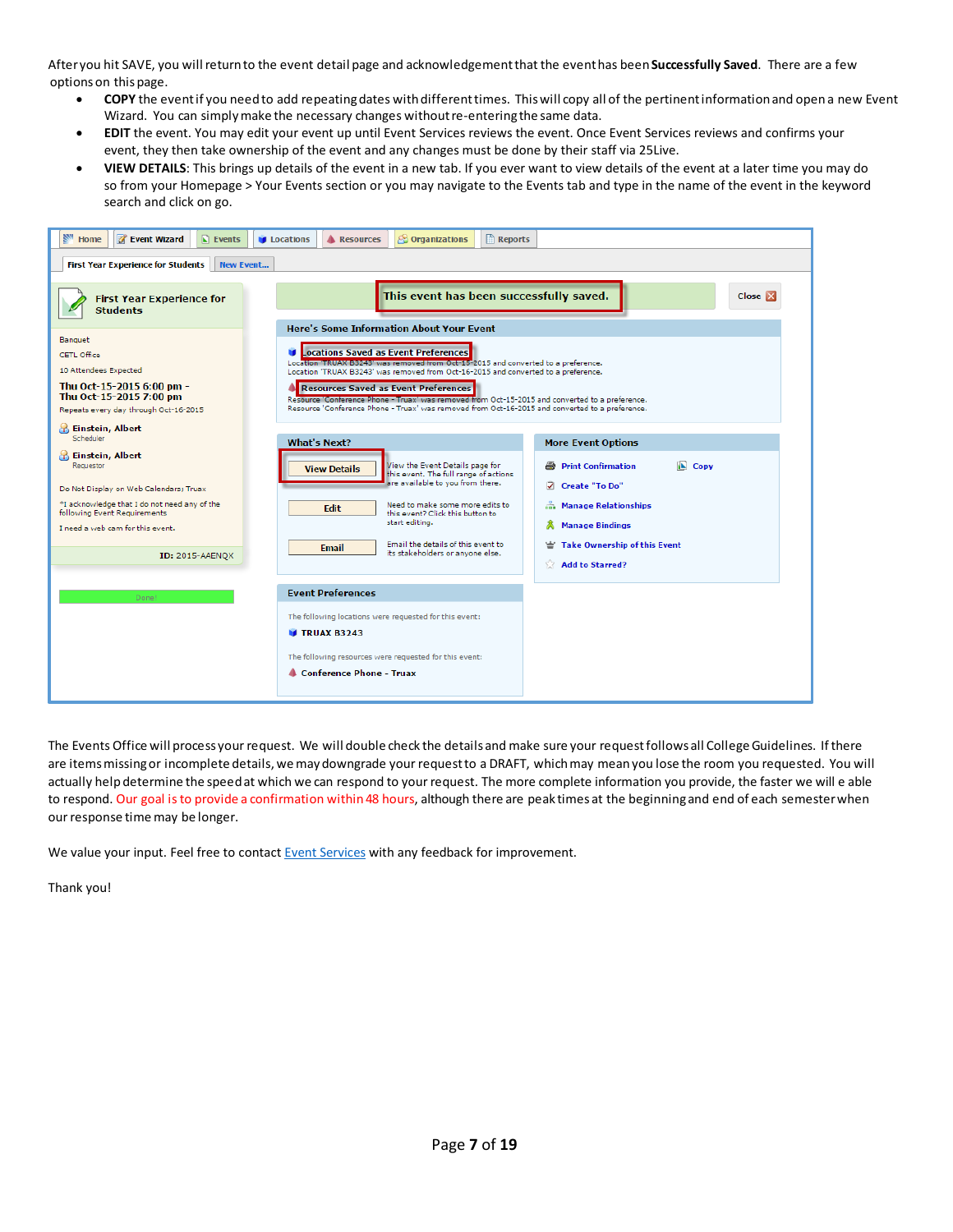# **APPENDIX A**

#### **Event Types Definition**

Banquet **Any dining event** 

#### **Space Layouts Definition**

#### **Space Features Definition**

Cart Cart Self-explanatory Active Learning Level 1 See Appendix C Active Learning Level 2 See Appendix C Active Learning Level 3 See Appendix C Athletics Rooms Self-explanatory CompMacFul See Appendix C CompMacLim See Appendix C PC CompPCFull See Appendix C CompPCLim See Appendix C

Academic Related **An event associated with a course (Supplemental Instruction, Guest Lectures, etc.)** Block Room Block room from being booked by another Campus Visit Typically for high schools visiting the campus Ceremony Special event related to a celebration: graduation, PTK induction, etc. Conference Multi-layered collection of meetings around a single topic Convocation All events and activities related to Convocation for the College Do Not Publish For any event or activity that should not be published Equip Check Out Used to schedule specific equipment with no room assignment Exhibit Used for trade shows, fairs, any event with multiple exhibitors Information Table Used to schedule designated informational tables at each campus. Interview Often used by Human Resources or an Individual School for hiring purposes. Meeting meeting - one place at one time Orientation Special sessions for incoming students - for any program Performance **Any performance** in any venue Presentation Event not as formal as a performance Public Service **An external event that meets the Public Service criteria** (contact Events for criteria) Rally Rally **A gathering in support of a specific message** Rehearsal **Preparation for a special event (ceremony, performance, spec. event)** Rehearsal Social Gathering An activity for social purposes, however food may or may not be a component. Student Activity **Activity designed for current students that doesn't fall under any other category.** Supplemental Instruction Sessions in support of an academic class Tournament **Any type of event that's purpose is for competition - except Athletic events.** Training Training Training Non-academic activity related to the instruction on a particular process Tutoring Specific to Testing and Tutoring Workshop One-time informational session that is not as goal oriented as training

As Is **As Is** Room is left as the last user left the room - this is not the default set up Café For banquet seating, chairs placed around all sides of a table Classroom Tables and chairs facing the front of the room Conference **At conference table is one single center table with chairs on all sides** Hollow Square The Many tables placed in a large open square with chair on the perimeter Pods **Multiple tables placed randomly around the room with chairs on all sides** Pods Special User will define the set up and provide further instructions Theater Chairs in rows facing the front - no tables Trade Show **Multiple tables placed in a row, with chairs behind the table facing out U-Shaped** Many tables placed in a U-Shape generally facing a screen or presenter

AV - Document Camera Self-explanatory AV - Media AV - Teaching Station Teaching station is the location of the AV controls and the Computer hardware Board – Chalk **Rooms** with at least ONE Chalk Board Board - Dry Erase **Rooms** with at least ONE Dry Erase Board Data Jack **Data Jack** Room contains a data jack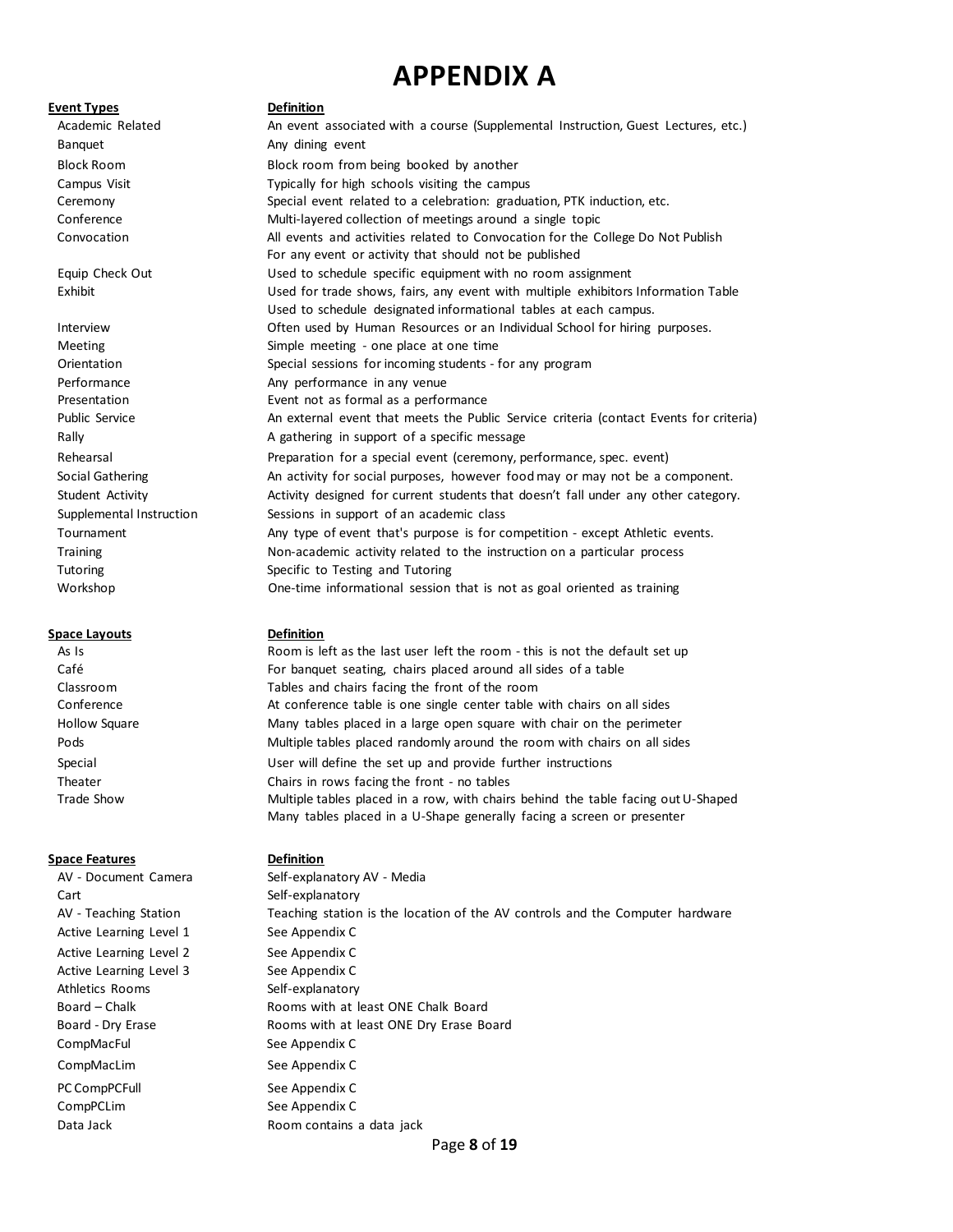Flooring – Carpet Room is carpeted Flooring – Hardwood Room has hardwood flooring Lab South Campus **Room AT South Madison** Phone Jack **Room contains a phone jack** Piano **Piano Room contains a piano** Seating – Fixed Room contains fixed seating Sink Room contains a sink Telepresence Large Self-explanatory Telepresence Small Self-explanatory Testing Center Self-explanatory Virtual Technology Level 1 See Appendix C Windows Room contains Windows

Gas Gas Room has Gas for Bunsen burners. Lab Academic Advancement Room dedicated to Academic Advancement (not a general classroom) Lab ASET **Room dedicated to Applied Science, Engineering and Technology (not a general classroom)** Lab Arts and Sciences **Room dedicated to Arts and Sciences (not a general classroom)** Lab Business and Applied Arts Room dedicated to Business and Applied Arts (not a general classroom) Lab Health **Room dedicated to Health Education (not a general classroom)** Lab Protective Services **Room dedicated to Protective Services** Lecture Level 1 General Purpose classroom – small sized, smart classroom Lecture Level 2 General Purpose classroom – mid-sized, smart classroom Lecture Level 3 General Purpose classroom – large, smart classroom Meeting Room General meeting room, available to Public and College Seating – Moveable **Room contains all moveable seating** Ventilation **Room has special ventilation** (direct exhaust hoods)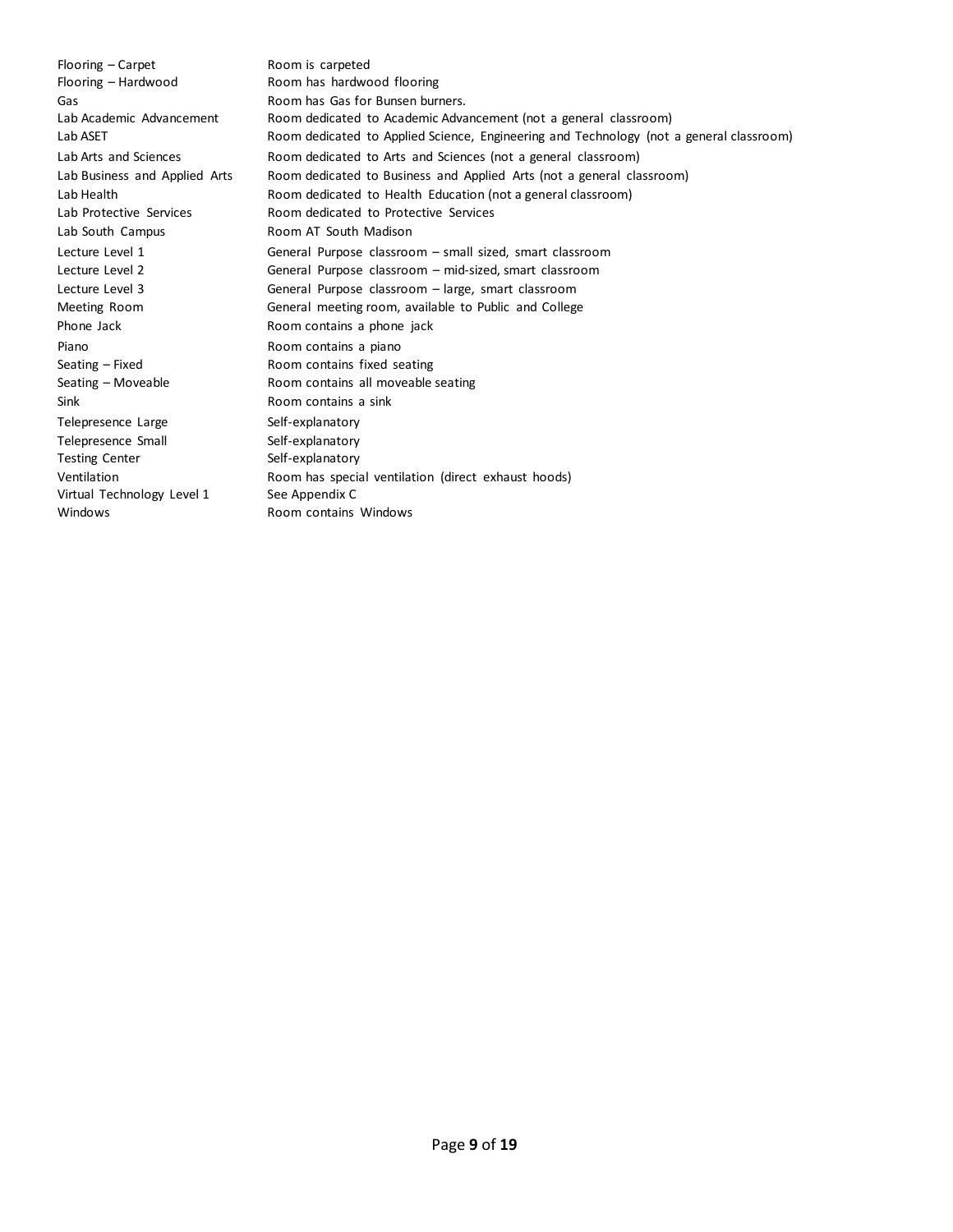# **APPENDIX B**

# **Madison College Facility Use Guidelines**

| A. Overview                            | page 1 |
|----------------------------------------|--------|
| B. User Responsibilities               | page 2 |
| C. Scheduling                          | page 3 |
| D. Conditions of Use                   | page 4 |
| $E.$ CONDITIONS OF USE – SITE SPECIFIC | page 6 |

# **A. OVERVIEW**

- 1) These guidelines govern the use of all facilities owned and operated by Madison College (hereinafter referred to as the College). Any "User" requesting District Facilities or wishing to solicit, canvas, vend, promote or advertise on campus will be bound by the conditions outlined in this document. Furthermore, anyone using District Facilities must observe all applicable city, state, and federal laws as well as the Madison College Code of Conduct.
- 2) The College reserves the right to approve, deny and/or modify the logistics of an event to best suit the needs and limitations of the College. The College will determine the best forum (time and place) for the delivery of any event or activity based on the anticipated outcomes without restricting the content of the event.
	- a. The Facility Use Guidelines are not designed to prohibit individuals from exercising their constitutional rights. However the College, through these Guidelines, is allowed to control access to College properties without disruption to their mission.
- 3) All non-academic related activities held on College properties shall be overseen by the Campus Scheduling and Event Services (CSES).
- 4) All requests for facility use shall be submitted on-line through the College's Room Reservation form. Requests in person or by any other manner than the Room Reservation form may not be honored. To submit your request, please visit; [http://matcmadison.edu/room-rentalreservations](http://madisoncollege.edu/room-rentalreservations)
- 5) For guidelines governing the use of Information Tables on campus please request a copy at events@madisoncollege.edu**).**
- 6) External organizations must sign a Facility Use Permit which is the official contract for the use of College facilities.
	- a. By signing a Facility Use Permit, the User accepts responsibility for all activities, actions, and outcomes related to the event including, but not limited to, facility, property, employee, participant, and attendees.
	- b. The College reserves the right to terminate any Permit while in use, suspend any activity or expel any person associated with an event from the campus if the event/activity presents a danger to participants, the facility or poses an additional risk to the college.

# **B. USER RESPONSIBILITIES**

- 1) External users are required to file a Certificate of Insurance with the College's Office of Risk Management/Environmental Health & Safety, at least 5 business days prior to the event. Failure to file a certificate will result in the cancellation of any existing permits. Policy minimums shall be:
	- a. Commercial General Liability (CGL):

General Aggregate,

Including Products & Completed Operations \$1,000,000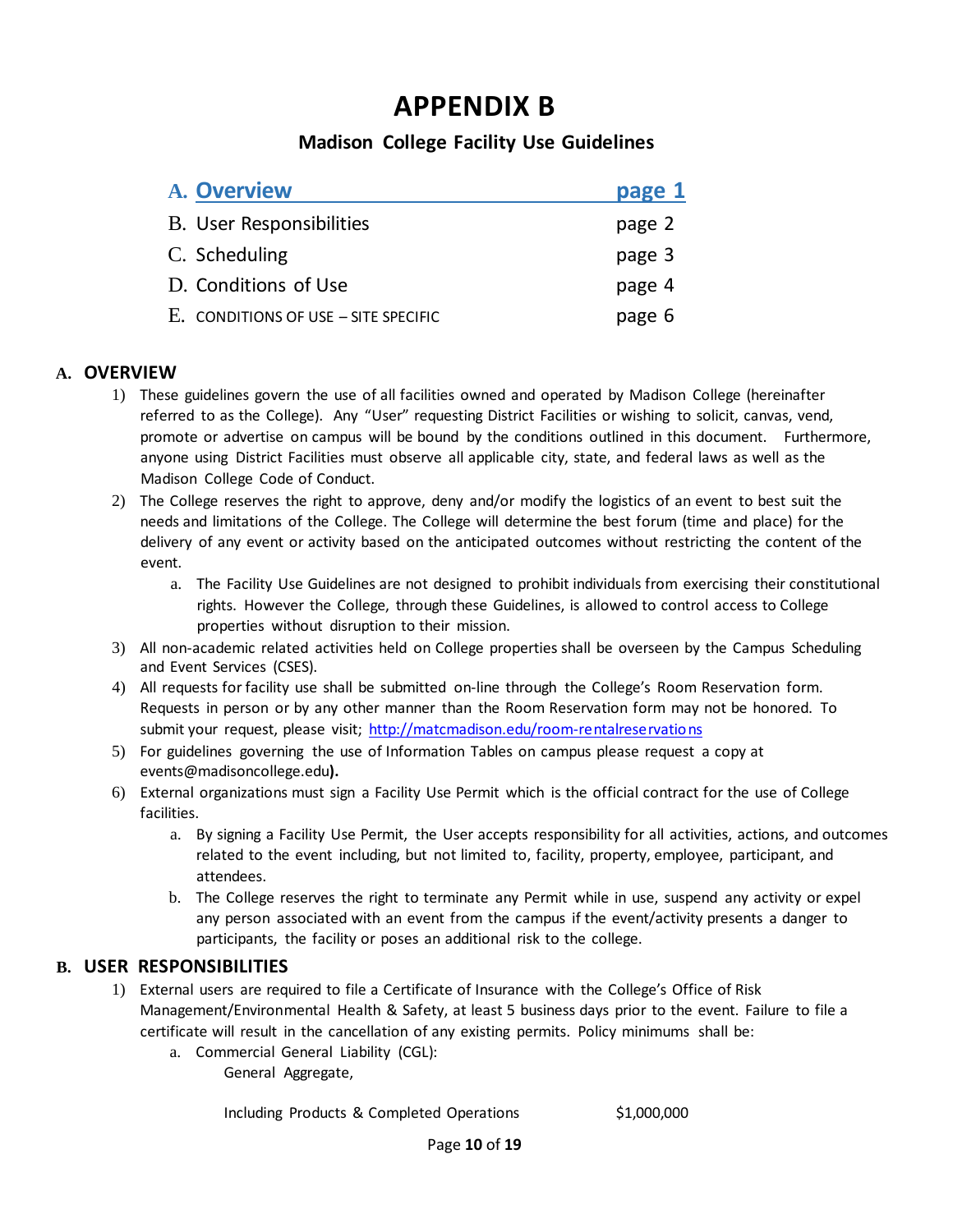| Per Occurrence               | \$1,000,000                       |
|------------------------------|-----------------------------------|
| Automobile Liability         | \$1,000,000 combined single limit |
| <b>Worker's Compensation</b> | Wisconsin Statutory Limits        |
| Each Accident                | 100,000<br>S.                     |
| Disease-Policy Limit         | 500,000<br>S.                     |
| Disease-Each Employee        | 100,000                           |

- **2)** The Certificate of Insurance must name Madison Area Technical College as an Additional Insured. The language on the Certificate must specifically include: **Madison Area Technical College is listed as an additional insured for ongoing and completed operations, with respect to the (NAME OF EVENT) taking place from (DATE(S) OF EVENT).**
	- i. Users without traditional insurance coverage may obtain insurance through the Tenant User Liability Insurance Program (TULIP). For more information, contact District Mutual Insurance at 262-268-6954. Any fees charged by the College do not include the cost of insurance. Furthermore, TULIP is completely separate entity from the College.
- 3) The User agrees to indemnify, defend and hold harmless the College, its officers, directors, employees and agents, against and from any and all expenses, costs, damages, claims and liabilities of any kind or nature, including without limitation reasonable attorneys' fees, arising or caused in whole or in part, by the intentional or negligent act or omission of User or any individual employed by or agents of the User in the course of the performance of duties and obligations under this agreement. The indemnification obligations of the parties hereto pursuant to this section shall continue in full force and effect notwithstanding the expiration or termination of this agreement with respect to any such expenses, costs, damages, claims and liabilities which arise out of or are attributable to the performance of this agreement prior to its expiration or termination during the use of the College facilities.
- 4) For some high risk events, the User may be required to issue liability waivers for all event participants. Specific language will be crafted by Madison College Legal Counsel based on the event and activity involved.
- 5) The College reserves the right to secure a damage deposit in advance for any event that is considered an additional risk for the College. When to charge, and the amount will be at the discretion of CSES.
- 6) The User shall be responsible for the conduct of all persons associated with an event, including but not limited to, employees, participants, and attendees. Conduct shall be within standards defined by the Student Rights and Responsibilities (Code of Conduct).
- 7) Minors shall be supervised at all times.
- 8) Madison College policy prohibits smoking and the use of smokeless tobaccos on campus including the grounds and parking lots.
- 9) Users shall adhere to all fire codes and applicable regulations regarding the environment and health and safety. CSES staff will monitor and enforce all applicable codes. Failure to comply with the CSES staff enforcement or the willful neglect of these regulations will result in immediate termination of the Facility Use Permit and forfeiture of any and all deposits and/or fees forspecial purpose rooms and equipment if applicable.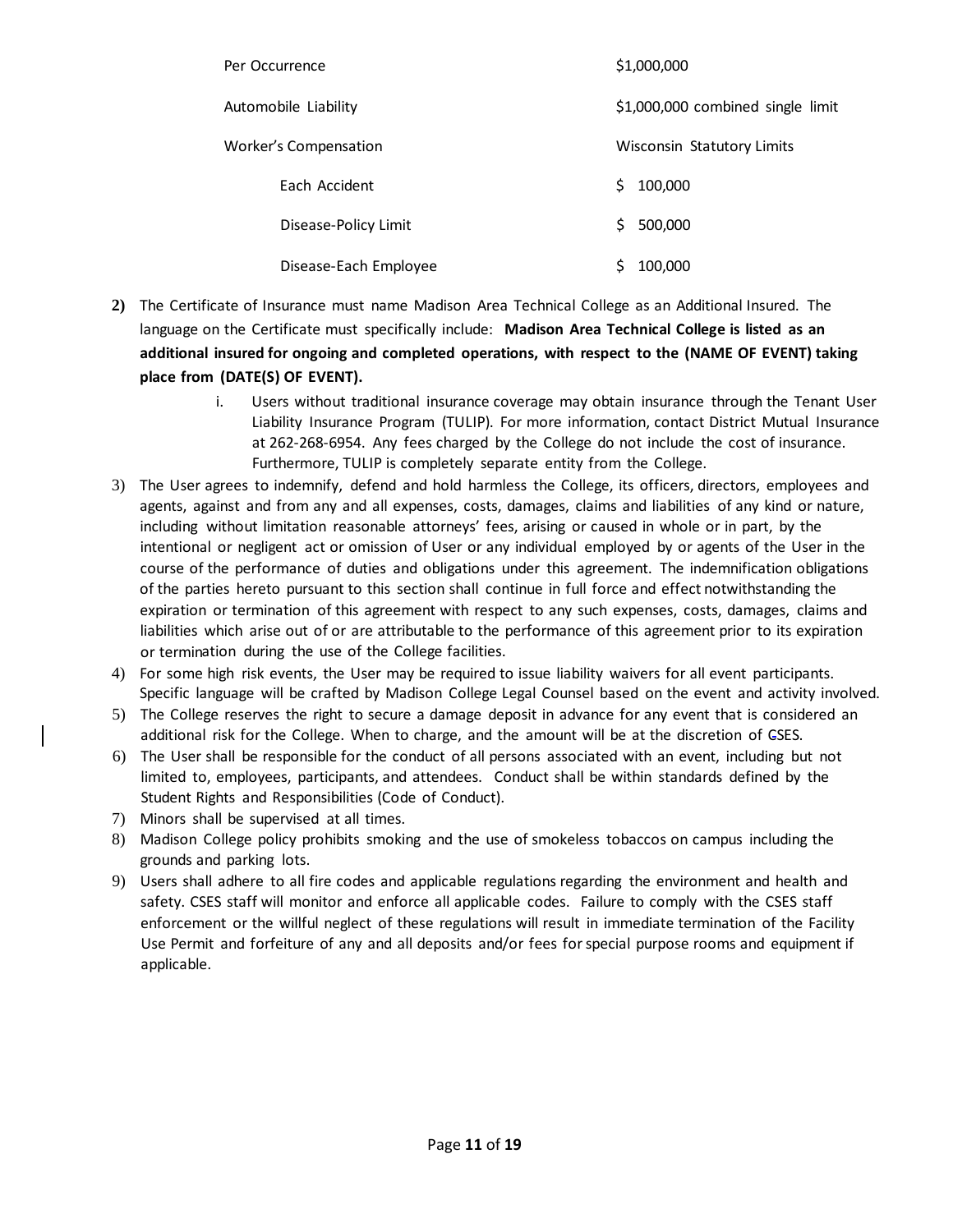- 10) External Users are responsible for all licensing rights for music, dramatic performances or movies. Internal Users will be required to show license agreements for all movie showings and dramatic performances. Madison College events are covered under the College's music licensing agreements with ASCAP, BMI and SESAC only for the performance or playback of music.
- 11) External Users must be in full compliance with Title VI and VII of the 1964 Civil Rights Act and Title 1X of the 1972 Amendments stating that no person shall be discriminated against on the basic of sex, race, color, religion, national origin, or handicap.

# **C. SCHEDULING**

- 1) The first priority for facility use is given to Madison College's academics and associated College activities. Only events that do not conflict with the college calendar will be considered for use by External Users. CSES will make every effort to accommodate event request(s); however, all resources are scheduled on a first come first serve basis. Madison College reserves the right to approve, deny, or modify any event request for any reason.
- 2) The following scheduling procedures apply to Internal Users of the College. Internal Users are official departments within the College, the District Board, the Foundation and the recognized employee unions. Additionally any officially recognized student organization or club which is registered with Madison College Student Life office shall be considered an Internal User.
	- a. Event space shall be scheduled no less than five (5) business days before the start date of the event and no more than nine (9) months in advance.
	- b. Larger events, or those that require the use of the Redsten Gym or the Mitby Theater, shall be scheduled no less than (30) days before the start date of the event and no more than twelve (12) months in advance with the approval of CSES.
	- c. Supplemental Instruction sessions may only be scheduled on a semester basis.
	- d. No events can be scheduled in classrooms for an upcoming semester until the Learner Success Hub has successfully assigned all classes to a location.
		- i. Events scheduled in classrooms shall adhere to the class meeting periods (i.e., 50 minutes, 75 minutes, etc.). This will allow adequate time to prepare for the next class.
		- ii. No event related activity will be scheduled in classrooms the week of Final Exams.
	- e. Student Clubs and Organizations may only schedule monthly meetings on a semester basis. The club/organization advisor shall sign off on all reservations. A student organization or club shall designate one person to coordinate room reservations to avoid multiple requests.
- 3) The following scheduling procedures apply to External Users.
	- a. Event space shall be scheduled no less than ten (10) business days before the start date of the event and no more than three (3) months in advance.
	- b. Larger events, or those that require the use of the Redsten Gym or the Mitby Theater, shall be scheduled no less than (30) days before the start date of the event and no more than nine (9) months in advance with the approval of CSES.
	- c. Additional requirements outlined in the User Responsibilities section may be required prior to CSES approval.
- 4) Internal Events co-sponsored with an External User fall under another set of guidelines which is available upon request. Most important is that all of the same User Responsibilities found under section B of this document apply to the External User even though they are sponsored by an internal department of the College.
- 5) All resources needed for an event must be requested on the Room Reservation form. If additional resources are requested after the initial form is submitted, CSES reserves the right to approve, deny, or modify such requests.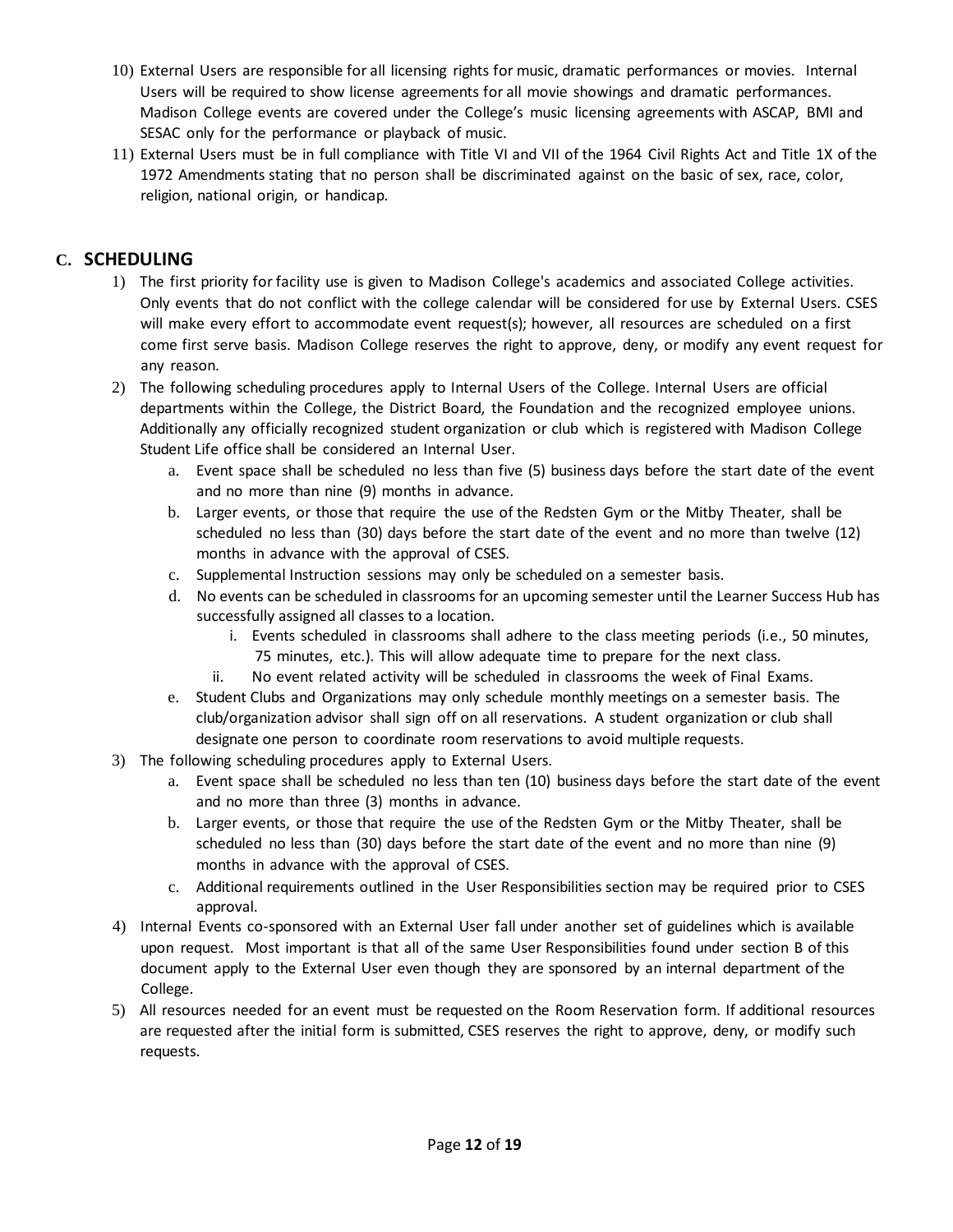- 6) Cancellation
	- a. CSES shall be notified as soon as possible of a User's plan to cancel an approved event, or requested event if approval has not yet been granted.
		- i. If an External User cancels an event with 48 hour notice, no charges will be assessed. However, equipment and other resources specifically procured for the purpose of the event, and for some special purpose rooms, fees may still apply regardless of when the cancelation request occurred.
		- ii. If an External User cancels an event without 48 hour notice, or no notice, Madison College reserves the right to collect all estimated rental charges or a portion thereof.
		- iii. All cancelation charges will be at the discretion of the CSES.
	- b. During inclement weather, public emergencies, or acts of god, the College may close regardless of any scheduled events. Users are not charged a cancellation or rental fee under these circumstances.
	- c. If the College remains open during inclement weather, public emergencies, or acts of god, it is the responsibility of the User to decide whether to continue as planned or cancel.
		- i. If the User cancels under these circumstances, Madison College will assess charges for all hard costs (labor and any resources procured for the purpose of the event).
		- ii. All other charges will be at the discretion of the CSES.
	- d. The College shall not be liable for any losses, real or projected, the User suffers due to inclement weather, public emergencies, or acts of god.
	- e. Madison College operates an Inclement Weather Hotline both on-line and by phone. For the most current building closure, please contact (608) 246-6606.

# **D. CONDITIONS OF USE (Applicable to All Spaces)**

- 1) External Users will be responsible for all charges related to their event. Internal Users will be charged for the cost of labor and equipment only when their event generates revenue through ticket sales, registration fees, or other sources. Charges will be assessed by CSES and processed through Madison College Financial Services. Please see the **Price Guide** for associated costs.
- 2) Parking permits may be required on all vehicles associated with an external event. Daytime events during the academic year will require special parking instructions. Parking permits are not required for audience members attending events open to the public.
- 3) Equipment loading and unloading shall be attended at all times. All College campuses have designated Fire Lanes. No vehicle shall stand or stop in these areas without an occupant.
- 4) Alcohol on campus requires a special permit from the College. Users must contract a licensed service provider with a liquor license in good standing, and must provide a licensed bartender. See College Policy 211 **Serving Beer and/or Wine on [Campus](http://intranet.madisoncollege.edu/forms-db/forms/211_BeerWineOnCampus.pdf) for Special Events** for more information.
- 5) CSES will schedule labor as needed to support the User's event. Users may request changes to the schedule but must honor breaks and meal times for all staff. Users will be billed for any overtime associated with their event when an employee works beyond 8 hours per day or 40 hours per week in support of their event.
- 6) Madison College buildings are open during designated hours and closed for specific holidays. Any events scheduled beyond the normal hours of operation may require additional staff support from the College. The User will be responsible for the associated costs, including overtime charges if applicable.
- 7) All set up specifications must be approved by CSES. CSES reserves the right to modify any event set-up for any reason.
	- a. Any set-up deemed unsafe and/or not in the best interest of the College shall be modified to the satisfaction of the College. All costs associated with such changes shall be paid for by the User. All charges will be at the discretion of the CSES administrator.
	- b. Any decorative materials used in the building must be made of or treated with flame resistant materials and/or not pose a fire hazard itself.
	- c. Glitter and/or confetti are prohibited. Anyone using glitter or confetti despite this stipulation will be charged an additional cleaning fee of no less than \$250.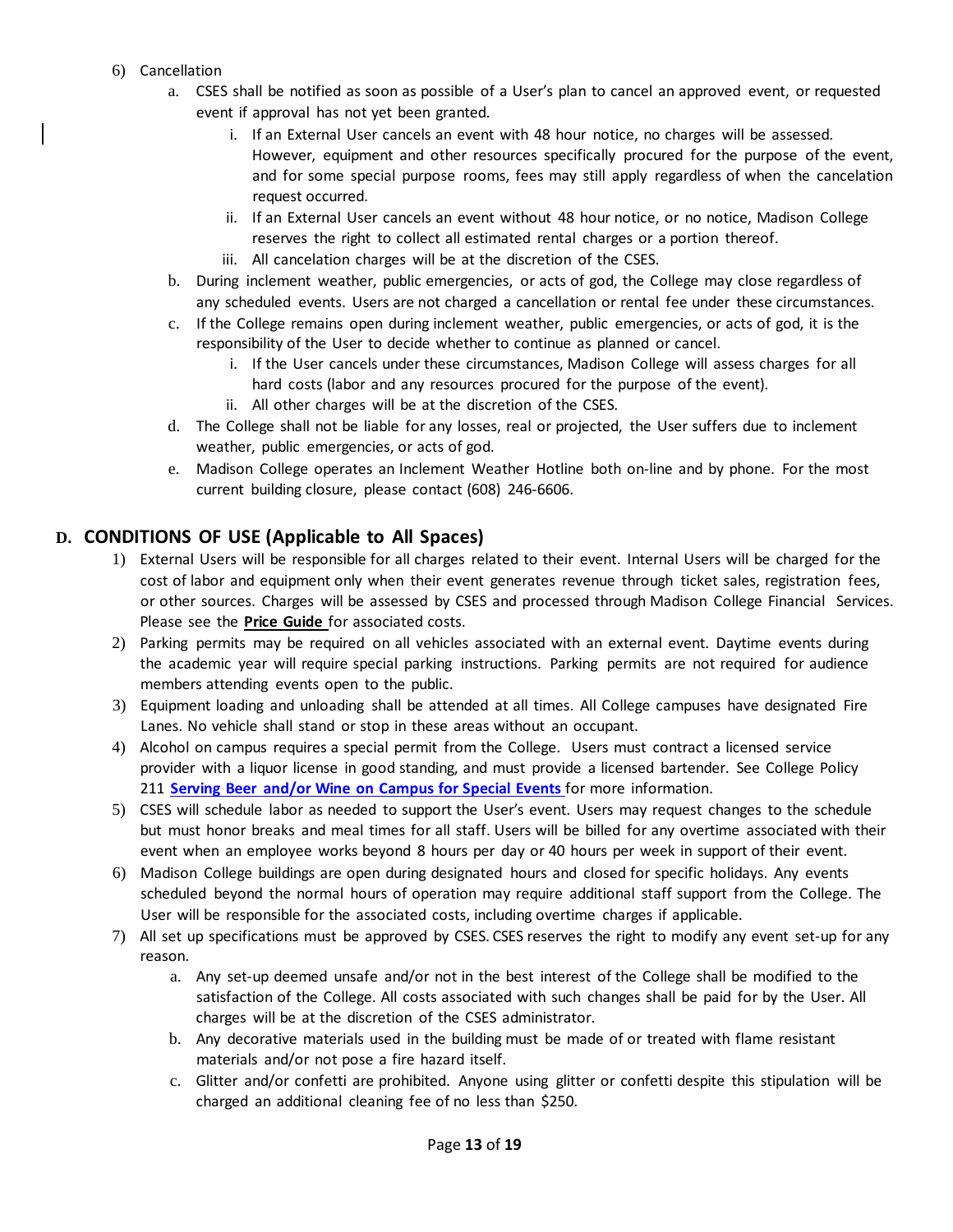- d. Users must adhere to the policies regarding postings (signs, banners, chalk, etc.) found at the Facilities website: [http://matcmadison.edu/in/services-A-Z#Postings. T](http://madisoncollege.edu/in/services-A-Z%23Postings)he Madison College Facilities department will monitor and enforce all rules regarding posting of materials on campus.
- e. The uses of open flame, pyrotechnics, smoke or chemical fog is prohibited. If any aforementioned materials are used, CSES shall discontinue the event until the items are extinguished and removed. Willful neglect or the failure to comply with CSES staff requests to removed said materials will result in immediate termination of the Facility Use Permit and cancellation of the event. In addition, the User will forfeit any and all deposits if applicable.

8) Equipment and furniture within the designated area listed on the Facility Use Permit is the only equipment and furniture to be used. Users are prohibited from moving furniture and equipment from other areas of the campus. Special equipment within a room (i.e., public address system, projector, etc.) is not automatically included as part of the room use. Requests for such equipment shall be made when completing the Room Reservation form.

- 9) All equipment required by the User for an event, and not available through the College, shall be the responsibility of the User to provide and shall be approved by CSES.
	- a. Any equipment in the College inventory may become unavailable at any time. In such cases, a solution will be arrived at to the satisfaction of both parties, but Madison College will not bear any additional costs.
- 10) Pianos and other musical equipment required by the User are provided as is. If the User requires an instrument to be tuned, the cost of tuning will be included in the rental fee billed to the User. Pianos and other musical equipment shall not be moved without the approval of CSES.
- 11) Noise level shall be kept to a level that will not interfere with other people or activities in and around the campus. Any amplified effects or music shall be limited to an output of no more than 95 db. The final output may be monitored by the CSES staff who shall have the authority to adjust sound levels accordingly. Smaller rooms may require lower sound levels.
- 12) Identity promotions by third party sponsors associated with an approved event are limited to the interior spaces assigned to the event. No objects, materials or mascots bearing a sponsor's name, logo or image will be permitted on the outside of the building or in the public hallways. The only exception will be for College events and career fairs whose participants are invited guests of the College.
- 13) Any broadcasts, telecasts, recordings, etc., require prior consent of CSES.
- 14) Soliciting is prohibited on college property. Users who wish to solicit, canvas, vend, promote or advertise on campus may distribute materials (no consumable products are allowed) on the public sidewalks.
	- a. The public sidewalks outline the perimeter of each College property. Adjacent sidewalks, parking lots and driveways leading up to the buildings and other open areas within the boundaries of those public sidewalks are spaces in which the College will control both the schedule and the method by which any activity is conducted.
- 15) Any College recognized student club or organization wishing to circulate petitions on campus for non-college related matters require a Facility Use Permit, which must be requested ten (10) days in advance through CSES.
	- a. Petitions by College recognized student clubs or organizations that are germane to the business of the college do NOT require a Facility Use Permit, but are still required to request an information table with specific dates and times the petitions are to be circulated.
- 16) Petitions by non-Madison College groups may not be circulated on District properties. Anyone can use the public sidewalk for the distribution of materials or the collection of signatures, but no one may block the path of people coming to or going from the buildings.
	- a. The public sidewalks outline the perimeter of the each College property. Adjacent sidewalks, parking lots and driveways leading up to the buildings and other open areas within the boundaries of those public sidewalks are spaces in which the college will control both the schedule and the method by which any activity is conducted.
- 17) Political contributions are prohibited on all District properties. Candidates running for political office who wish to conduct a campus appearance must contact Public Safety unless they are invited to participate in a College sponsored event.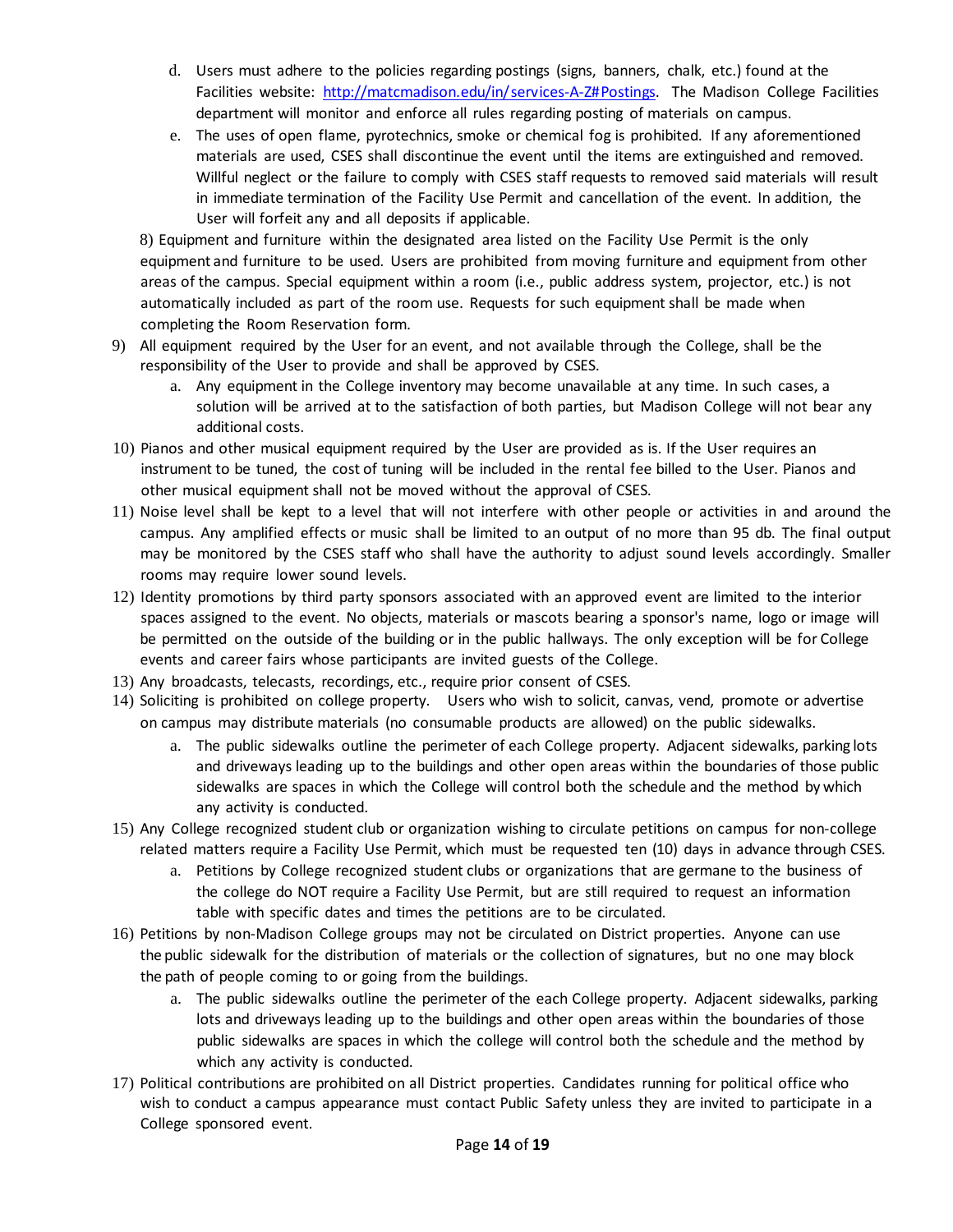- 18) Upon completion of the event, all garbage must be disposed in waste containers and all lights should be turned off. It shall be the responsibility of the User to restore the area to a pre-event condition. External users will be charged for all fees associated with restoring a space to a pre-event condition.
- 19) Madison College operates a Catering enterprise and as such have first right of refusal for all food services. Please view the catering website to review their services: <https://matc.catertrax.com/>
- 20) It is the policy of Madison College to hire qualified persons to perform the many tasks necessary in providing high quality services. An integral part of this policy is to provide Equal Employment Opportunity for all persons for employment and to recruit and administer policies and procedures to include hiring, working conditions, benefits and privileges of employment, compensation, training, appointments for advancement and promotion, transfer, and termination of employment including layoff and recalls for all employees without discrimination because of race, color, religion, national origin, sex, veteran status, disability, marital status and sexual orientation.

The objective of this Affirmative Action Program is to ensure that all employees receive equality of opportunity limited only by each employee's desire and ability. The objective calls for a work environment free of discrimination because of race, color, religion, national origin, sex, age, veteran's status, marital status and sexual orientation.

It is also the policy of Madison College that applicable local, state and federal laws and regulations implementing national Equal Employment Opportunity objectives will be fully complied with not only by meeting the letter of the law and contractual requirements, but by carrying out the full spirit of Equal Opportunity.

Madison College commits to equal opportunity and affirmative action for its employees and students as required by Titles VI and VII of the Civil Rights Act of 1962 as amended. Title IX of the Educational Amendments Act of 1972, Section 504 of the Rehabilitation Act, the Americans with Disabilities Act of 1990, the Civil Rights Act of 1991, the Carl D. Perkins Vocational Education Act, the Equal Pay Act of 1973, the Age Discrimination Acts of 1967 and 1975, the Civil Rights Restoration Act of 1987, the Wisconsin Fair Employment Law, other appropriate laws and executive orders and/or administrative directives and codes including the Office of Civil Rights Guidelines for Elimination of Discrimination and Denial of Services on the Basis of Race, Color, National Origin, Sex and Handicap in Vocational Programs (34 CFR, Part 100, Appendix B).

Equal opportunity, as required in Chapter 38 and the Wisconsin Fair Employment Law (Sec. 111.31 - 111.395. Wis. Stats.) is for all persons regardless of political affiliation, age, race, creed, color, handicap (disability), marital status, sex, national origin, ancestry, sexual orientation, arrest or conviction record, services in the armed forces, genetic testing and the use or non-use of lawful products off the employer's premises during non-working hours.

# **E. CONDITIONS OF USE – SITE SPECIFIC**

- 1) Computer Labs and Networks
	- a. Madison College operates several computers labs. Most lab computers have a basic image that includes the Microsoft Office Suite and Internet Explorer. Users requesting computers labs should specify PC or Apple/Mac labs when completing the Room Reservation form.
	- b. Any request for a lab with specific software must be requested on the Room Reservation form. We cannot guarantee the specific software or lab will be available.
	- c. Madison College will not permit Users to install software on any College owned computer, nor can we honor requests to have specific software installed in a computer lab.
	- d. Anyone using Madison College computer labs or the wireless network requires a login and password.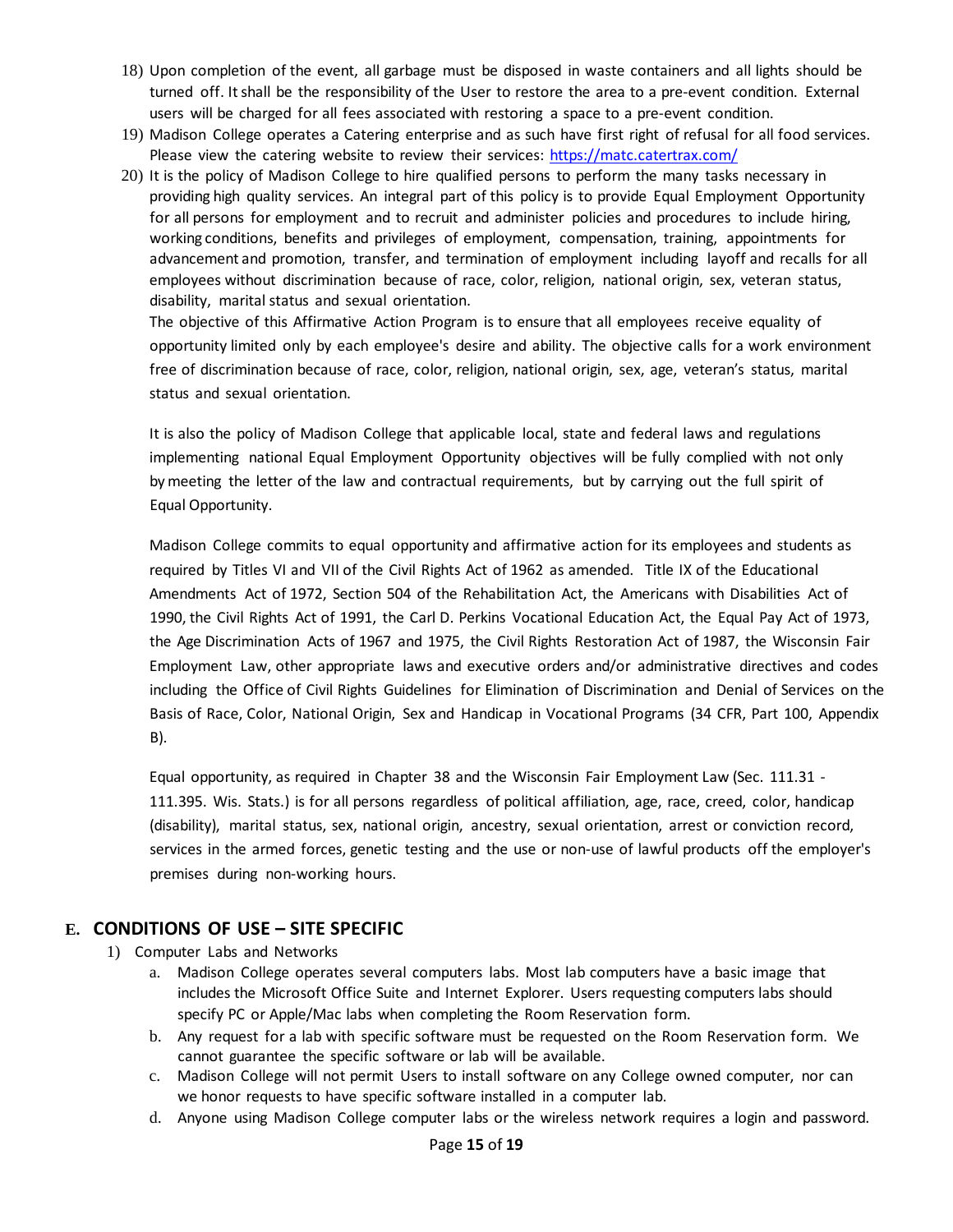Network access must be requested on the Room Reservation form in advance. The logon and password will be supplied by CSES on the day of the event.

- e. Anyone connecting to the College network must follow the Student Computer System [Guidelines.](http://madisoncollege.edu/student-computer-systems-guidelines)
- f. Madison College is not responsible for any connectivity issues, computer corruption or the interception of data transmitted when using a privately owned computer on the College network.

## 2) Special Purpose Labs

- a. Madison College has many special purpose learning laboratories from automotive to zoology. Because of the specialized nature of our lab equipment and the dependence of our curriculum on the functionality of that equipment, we rarely allow external organizations to use these spaces.
- b. If you wish to request a special purpose lab for your event, Campus Scheduling and Event Services will process the request through School Office that maintains the lab. Many times the instructors who utilize those labs must give their approval as well.
- c. If the request is approved, an instructor or a qualified designee must be on site forthe duration of the event. The labor costs for the personnel will be set by the School Office and charged to the User.
- d. In some cases, the insurance requirement may be higher than \$1 million dollars. In these cases, the insurance requirement will be set by the Office of Risk Management, Environmental Health and Safety.

## 3) The eCourt Complex

- a. Requests for use of the eCourt Complex are made through CSES, which will process the request through School of Business and Applied Arts.
- b. Use of the eCourt Complex includes the Courtroom (PS Rm 241), the adjacent hallways, and the Office (PS Rooms 238 & 240). The Jury/Conference Room (PS Rm 242) is not automatically included unless specifically requested.
- c. Use of the Courtroom video/audio recording equipment is permitted only after the User has satisfactorily completed the College-sponsored training session, and the College reserves the right to charge the User a flat fee to offset its labor costs associated with the conducting of the training session.
- d. Use of the landline telephones in the eCourt Complex is strictly limited to intra-College and emergency services calls only.
- e. Use of College-owned laptop computers and the eCourt Office printer/fax/scanner is not automatically included unless specifically requested.
- f. Drinks in closed containers are permitted. Food is not permitted in the Courtroom under any circumstances. Food is permitted in the other rooms.
- g. User shall insure that all trash and recycling is placed in the appropriate receptacles and all chairs, desks and tables are returned to their original positions.
- h. User shall not physically manipulate the position of the Courtroom's stationary cameras without the express prior approval of the College.
- i. User bears the burden of maintaining its clients' confidentiality, including the removal of its confidential audio/video files from the eCourt Server.

### 4) The Mitby Theater

- a. Use of the theater will include the control room, offstage spaces and adjacent hallways. Theater dressing rooms and the box office are not automatically included unless specifically requested.
- b. Events using the theater loading dock may remain at the dock as long as they are actively being unloaded. Once the vehicle is unloaded it must move to a designated parking area.
- c. Helium balloons are not allowed in the Mitby Theater.
- d. Wisconsin Building code requires the User to limit the number of people in the pit orchestra to twenty five members when the pit cover extensions are left intact. All sections must be removed if the pit orchestra contains more than twenty five members.
- e. An Event Technician is required for the duration of the event.
	- i. The User may bring in their own technicians to staff their production. However, CSES staff Page **16** of **19**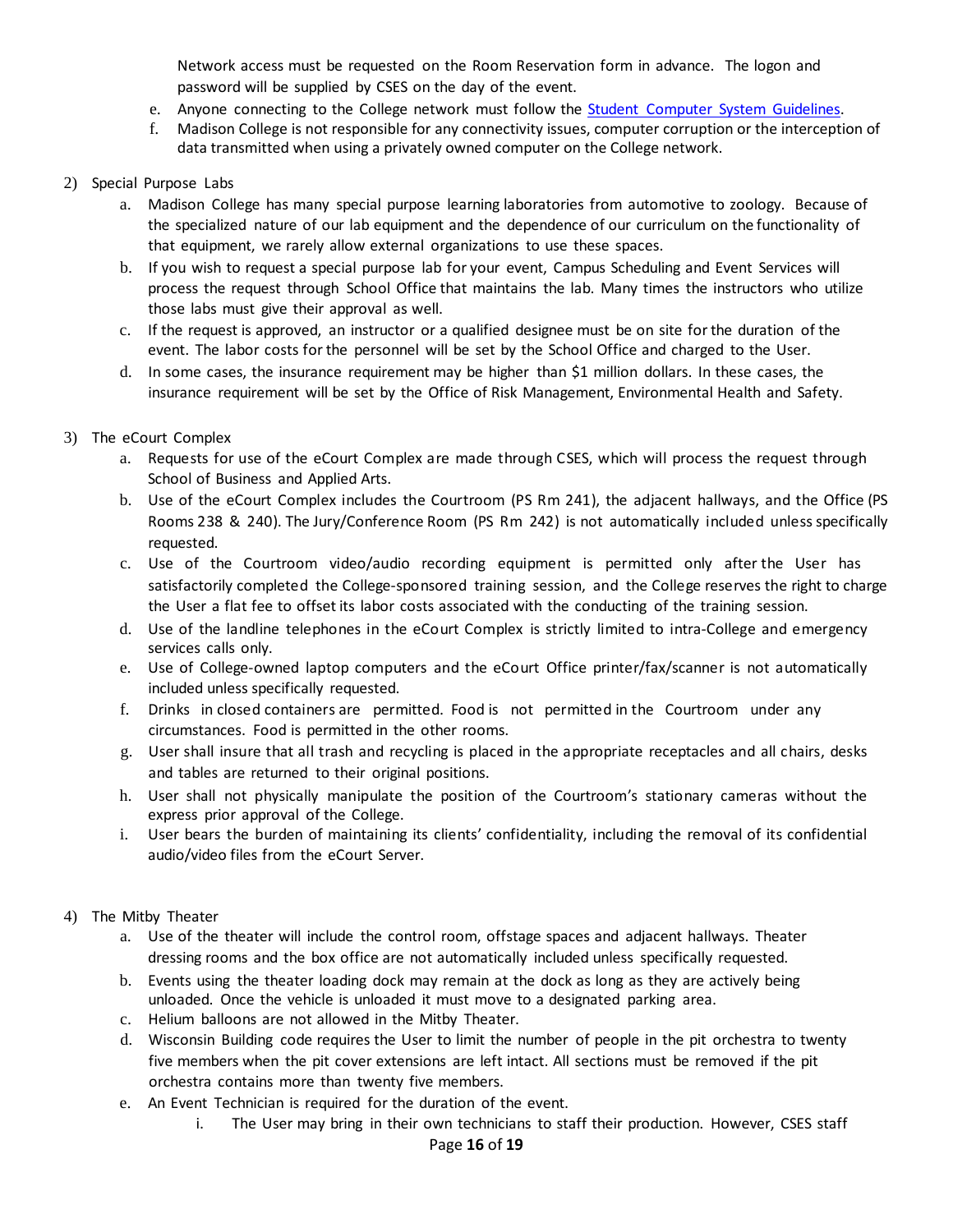have the right to remove anyone who is incapable of safely operating the equipment or where College equipment is in danger of being damaged.

- 5) Indoor Athletic Facilities
	- a. The College owns and operates a wide range of athletic facilities. Users must specify the exact facilities required on the Room Reservation form. However, because the locker rooms serve many different functions for the athletic area, this space may need to be shared with the other activities in the area at the time of your event.
		- i. Participants should bring locks to secure their valuables. All locks must be removed at the end of your event. Locks left for more than 24 hours will be cut and the contents of the locker delivered to Lost and Found in the Public Safety office.
		- ii. Madison College is not responsible for the loss of any private property.
	- b. Athletic equipment does not always come with the facility. Any equipment required that is not physically attached to the facility must be provided by the User (i.e., balls, rackets, protective gear, etc).
	- c. Any non-athletic activity held in the gym may require the floor tarp be laid in advance. The cost to lay the tarp will be billed to the User. Madison College will provide the tarps which are in less than perfect condition. There is no charge for the tarp, only the labor to install and remove.
	- d. Madison College Athletics operates fully equipped concession stands and reserves the right to serve concessions at any and all events on College property. External Users may use the concession stand if the Athletics Department waives their right to serve. The User will be charged a rental fee for the space and collect a percentage on the revenue. See our **Price Guide.**
	- e. An Event Technician is required for the duration of the event. All labor charges will be billed to the User.
		- i. Use of the swimming pool requires a minimum of one lifeguard. The Madison College reserves the right to employ additional lifeguards based on the age, activity and anticipated number of participants. All labor charges will be billed to the User.
	- f. Participants, and/or their guardian, engaged in any sporting activity may be required to sign an affidavit that they are healthy and capable of participating in the planned activities.
	- g. The User accepts responsibility for all activities, actions, and outcomes related to the event including, but not limited to, facility, property, employee, participant, and attendees.
- 6) Outdoor Athletic Fields
	- a. All vehicles must be parked in the parking lot NO EXCEPTIONS.
	- b. The field will be unlocked one hour before the scheduled game time.
	- c. No hitting into the fences.
	- d. Report all incidents/accidents to Madison College within one day of the occurrence.
	- e. Pick up all trash in and around the entire facility at the conclusion of each game.
	- f. In the case of inclement weather, scheduling decisions will be made by Madison College and the field supervisor. Madison College will contact the person named on the Facility Use Permit regarding field decisions at least 2 hours prior to the scheduled use.
	- g. Rainouts Madison College will attempt to accommodate teams when a rainout occurs. Make-up games will be scheduled through the Athletic Department Scheduling Coordinator within policy parameters.
	- h. Tournament games/doubleheaders will be counted as single games.
	- i. Failure to follow any and all rules and regulations will lead to immediate cancellation of the remainder of the game contracts/field usage.
- 7) Roberts Field In addition to those above.
	- a. Warm-up may take place in the outfield only.
	- b. No "pepper" on the field.
	- c. Batting practice must occur in the cage. The L-Screen is to be used at all times and must be stored in the  $3<sup>rd</sup>$  base dugout after use. Cage use limited to 1 hour prior to each game and throughout game.
	- d. Bathrooms will be available for your use.
	- e. The clubhouse will not be available for use under any circumstances.
	- f. If the concession stand is used, the area must be properly cleaned and all supplies removed.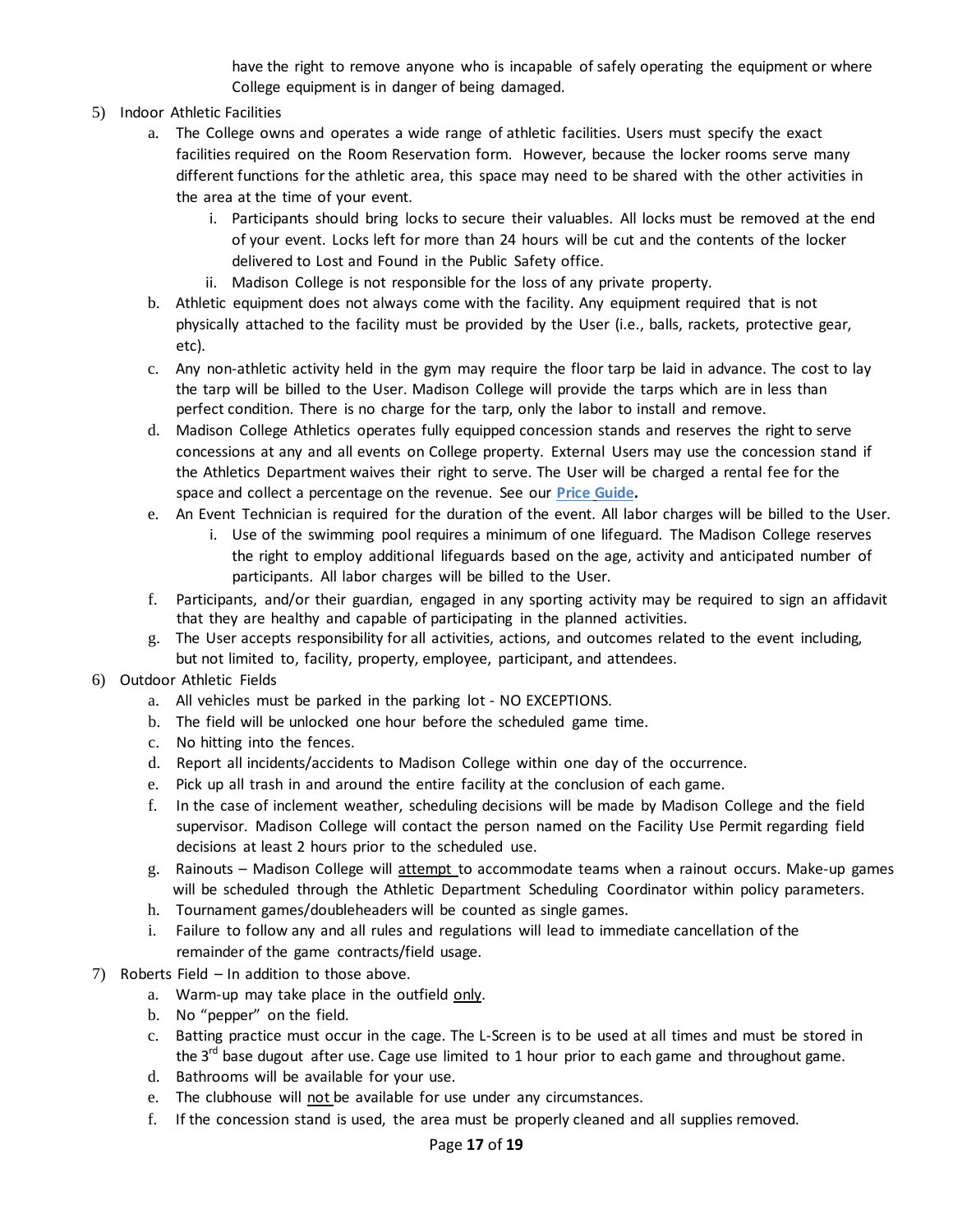- g. Scoreboards will be available for use by trained personnel at least 14 years of age.
- h. Lights for night games require advanced approval and a fee will be assessed to the User.
- i. The home dugout is on the first base side.
- j. Only adults will be allowed on top of the clubhouse viewing area

Revised: 3/19/2015